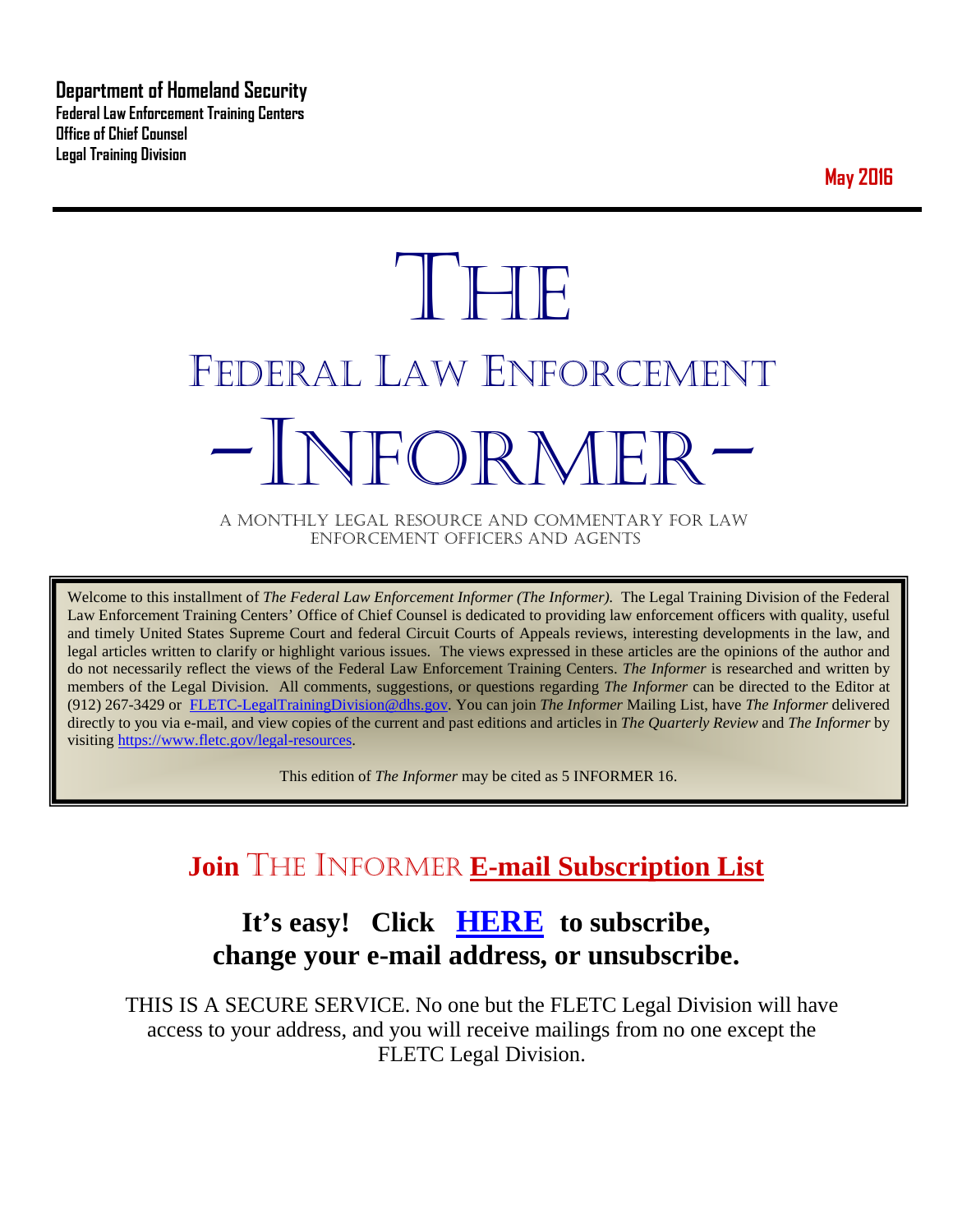# **The Informer – May 2016**

# **Article**

#### **The "But-For" Test: How** *Burrage v. United States* **Impacts Drug Distribution Investigations**........................................................................................................**[4](#page-3-0)**

By Michelle M. Heldmyer, Attorney-Advisor / Senior Instructor, Office of Chief Counsel / Legal Division, Federal Law Enforcement Training Centers, Artesia, New Mexico

# **Case Summaries**

## **[Circuit Courts of Appeals](#page-6-0)**

#### **[First Circuit](#page-6-1)**

| <b>United States v. Hamilton:</b> Whether officers lawfully entered the house where they |  |
|------------------------------------------------------------------------------------------|--|
|                                                                                          |  |
| <b>Third Circuit</b>                                                                     |  |

| United States v. Murray: Whether officers lawfully entered a motel room and |  |
|-----------------------------------------------------------------------------|--|
|                                                                             |  |
|                                                                             |  |

#### **[Fourth Circuit](#page-8-0)**

| <b>United States v. Palmer:</b> Whether an officer unlawfully expanded the scope of a |  |
|---------------------------------------------------------------------------------------|--|
|                                                                                       |  |

#### **[Sixth Circuit](#page-9-0)**

**United States v. Carpenter:** Whether the government violated the *Fourth Amendment* by not obtaining a search warrant to obtain business records from a wireless carrier..............**[10](#page-9-1)**

#### **[Seventh Circuit](#page-10-0)**

| United States v. Mays: Whether an officer had reasonable suspicion to frisk the defendant11                                                                                             |  |
|-----------------------------------------------------------------------------------------------------------------------------------------------------------------------------------------|--|
| <b>United States v. Whitaker:</b> Whether the warrantless use of a drug-sniffing dog in a<br>common hallway of an apartment building violated the <i>Fourth Amendment</i> 11            |  |
| <b>United States v. Contreras:</b> Whether the officers' warrantless entry into the defendant's                                                                                         |  |
| <b>United States v. Leiva:</b> Whether the defendant's consent to search his vehicle was valid<br>when the officer's request to search, spoken in Spanish, did not request exactly what |  |
| <b>Eighth Circuit</b>                                                                                                                                                                   |  |
| <b>United States v. Adams:</b> Whether the defendant unequivocally invoked his right to                                                                                                 |  |
| <b>United States v. Pile:</b> Whether an officer lawfully opened the door to look inside the                                                                                            |  |
| United States v. Tamayo-Baez: Whether an officer had reasonable suspicion to stop                                                                                                       |  |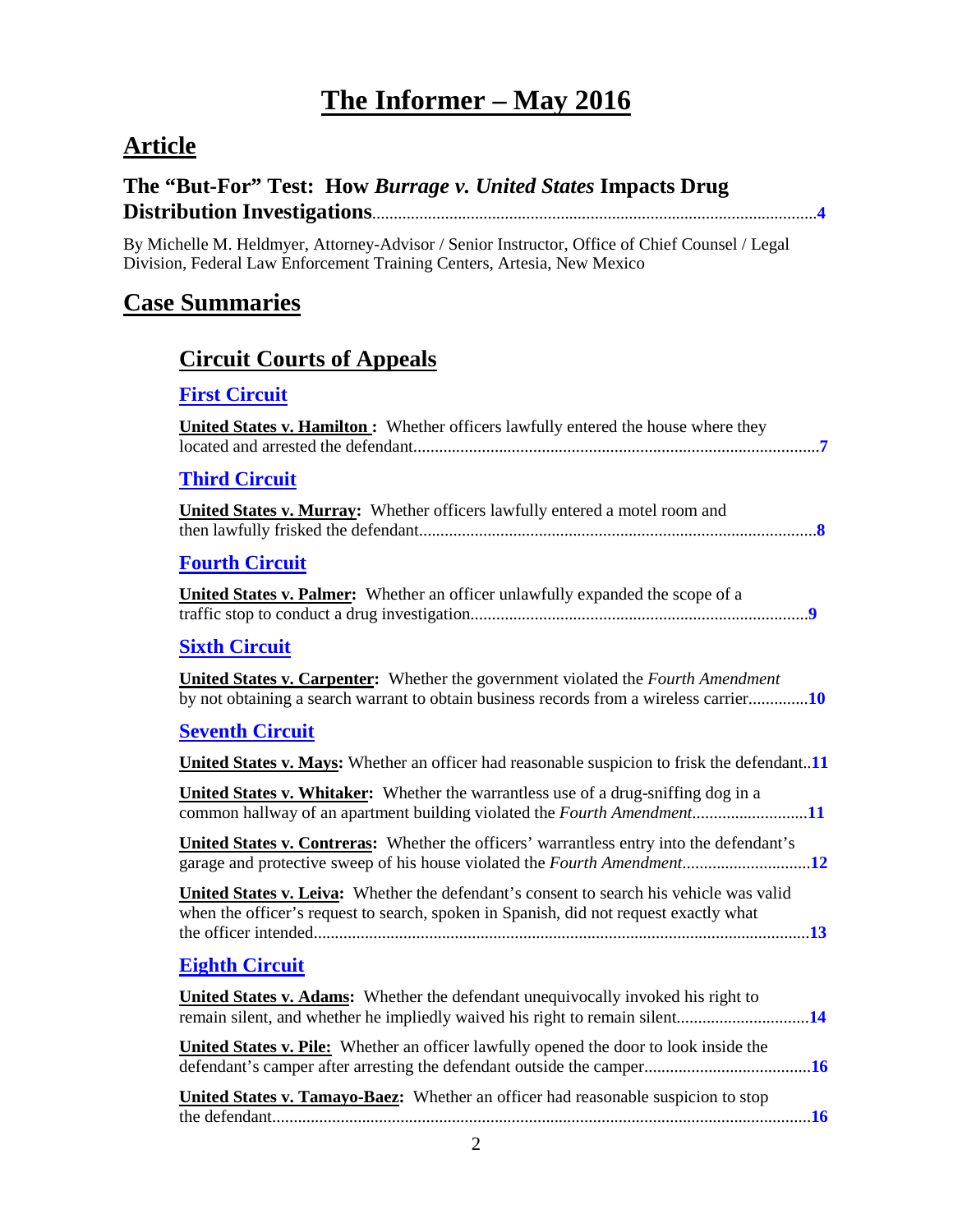| <b>United States v. Smith:</b> Whether officers' warrantless entry into the defendant's house                                                                                          |    |
|----------------------------------------------------------------------------------------------------------------------------------------------------------------------------------------|----|
| <b>United States v. Makeeff:</b> Whether federal probation officers' warrantless seizure and                                                                                           |    |
| <b>Tenth Circuit</b>                                                                                                                                                                   |    |
| <b>Perea v. Baca:</b> Whether officers were entitled to qualified immunity in a lawsuit for<br>excessive use of force when they continued to deploy a taser against Perea after he was |    |
| <b>Eleventh Circuit</b>                                                                                                                                                                |    |
| <b>United States v. Smith:</b> Whether statements obtained from the defendant were compelled                                                                                           |    |
| <b>District of Columbia Circuit</b>                                                                                                                                                    |    |
| <b>United States v. Scurry:</b> Whether evidence obtained through a wiretap order that was                                                                                             | 22 |
|                                                                                                                                                                                        |    |

# **FLETC Informer Webinar Series**

#### **1**. **Fourth Amendment Overview**

2-hour webinar presented by Bruce-Alan Barnard, FLETC Legal Division. This webinar provides an overview of the *Fourth Amendment* to include: levels of suspicion, (hunches, reasonable suspicion, and probable cause) what constitutes a search and a seizure, and a discussion of "reasonableness."

#### **Dates and Times: Wednesday June 15, 2016 2:30 p.m. EDT and Monday June 20, 2016 2:30 p.m. EDT**

 $\bullet$ 

**To join this webinar on either date: <https://share.dhs.gov/informer>**

#### ♦

### **To participate in a FLETC Informer Webinar:**

- 1. Click on the link to access the Homeland Security Information Network (HSIN).
- 2. If you have a HSIN account, enter with your login and password information.
- 3. If you do not have a HSIN account click on the button next to "Enter as a Guest."
- 4. Enter your name and click the "Enter" button.
- 5. You will now be in the meeting room and will be able to participate in the webinar.
- 6. Even though meeting rooms may be accessed before a webinar, there may be times when a meeting room is closed while an instructor is setting up the room.
- 7. Meeting rooms will be open at least one-hour before a scheduled webinar.
- 8. Training certificates will be provided at the conclusion of each webinar.

#### **\*\*\*\*\*\*\*\*\*\*\*\*\*\*\*\*\*\*\*\*\*\*\*\*\*\*\*\*\*\*\*\*\*\*\*\*\*\*\*\*\*\*\*\*\*\*\*\*\*\*\*\*\*\*\*\*\*\*\*\*\*\*\*\*\*\*\*\*\*\*\*\*\*\*\***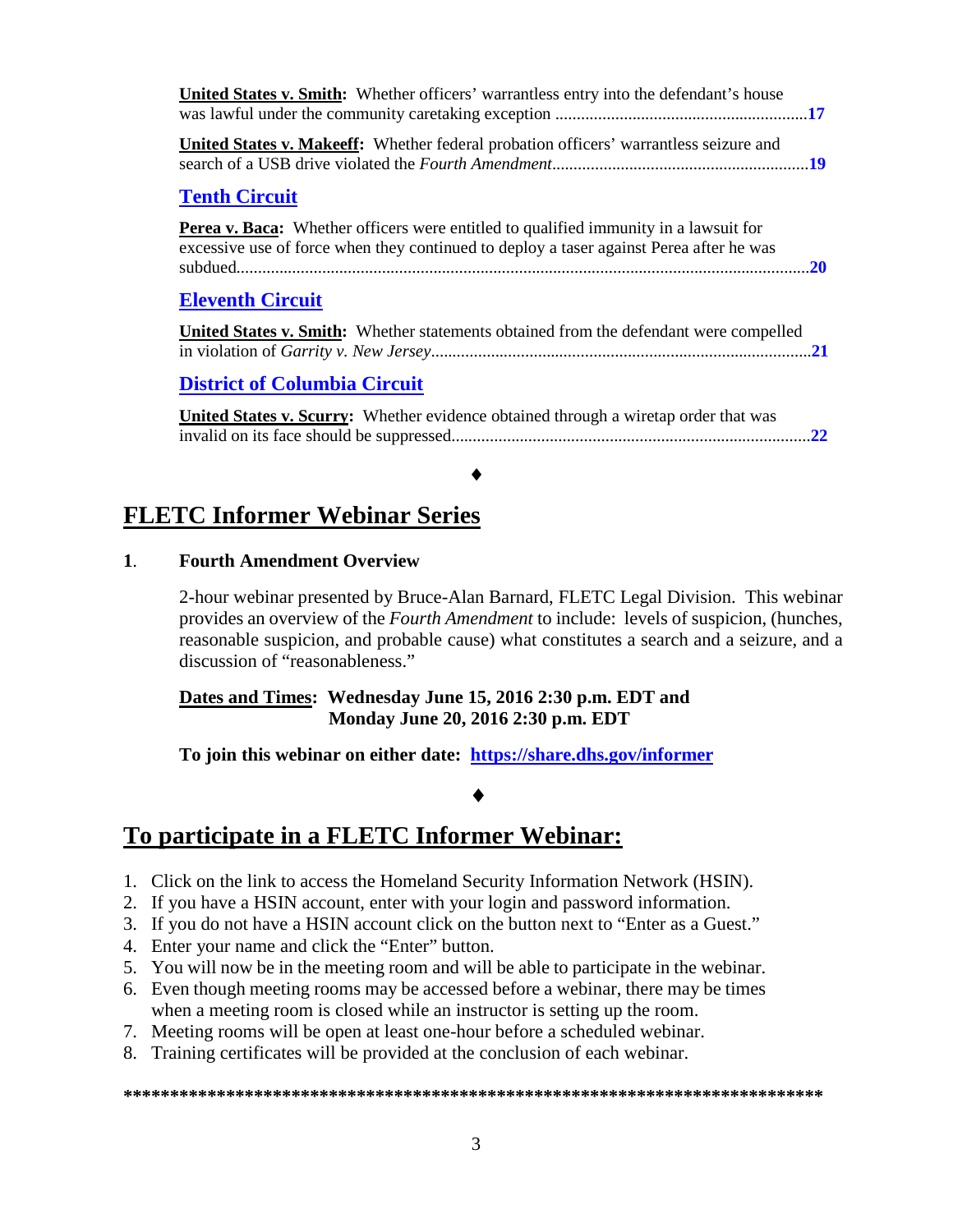# <span id="page-3-0"></span>**The "But-For" Test: How** *Burrage v. United States* **Impacts Drug Distribution Death Investigations**

By Michelle M. Heldmyer, Attorney-Advisor / Senior Instructor Office of Chief Counsel, Legal Division, Federal Law Enforcement Training Centers Artesia, New Mexico

Too often, controlled substance distribution investigations in the United States lead to the disturbing discovery that controlled substance customers of the target distributor have accidentally overdosed and died as a result of their drug use. The Centers for Disease Control and Prevention reports that from 2000 to 2014, nearly half a million Americans died from drug overdose.[1](#page-3-1)

Opioid overdoses, including prescription drugs and heroin, hit record levels in 2014, increasing by 14 percent in just one year. The prescription drugs oxycodone and hydrocodone are involved in more overdose deaths than any other opioid type. *Id.* The CDC calls it an epidemic – a fact that few law enforcement agencies would dispute.

But this epidemic is more than just a statistic. Discovering an overdose death during a drug investigation transforms the case in many ways. It puts a face on an otherwise "victimless" crime and adds fuel to law enforcement's desire to achieve justice. Investigators intuitively know that a more serious and demanding crime has occurred, one with victims and families and pain. The law validates this assessment. When an overdose death occurs, enhanced penalties for the defendant who distributed the drug may be applicable. But the investigation and prosecution of an overdose death is far from simple. In 2014, the Supreme Court clarified the path to conviction, but also significantly increased the already-challenging burden on the government in many cases.

Prosecutions of controlled substance offenses can occur in both state and federal courts. Title 21 of the United States Code contains the federal criminal treatment of controlled substance use, distribution and manufacture. Section 841, the heart of these prohibitions, contains the most commonly encountered conducts and their concomitant penalties. This statute is utilized in federal prosecutions for controlled substance distributions by street drug dealers as well as health care professionals, such as doctors and nurse practitioners.

In 1986, pursuant to the Anti-Drug Abuse Act, Congress increased the maximum penalties and added minimum mandatory penalties for certain criminal acts within Title 21. These sentencing enhancements are typically tied to the quantity and type of controlled substances involved in the crime.

In addition, Congress created an enhanced penalty for certain criminal acts in which "death or serious bodily injury results from the use of such substance…." 21 U.S.C. §§ 841(b)(1)(A)-(C)*.* The enhancement is significant. It carries a minimum mandatory 20 years up to life imprisonment.

The causation provision, commonly called the "death results" enhancement, seems a logical and effective tool to combat the epidemic of controlled substance use and distribution. People

<span id="page-3-1"></span> $1$  CDC MORBIDITY AND MORTALITY WEEKLY REPORT; INCREASE IN DRUG AND OPIOID OVERDOSE DEATHS -UNITED STATES, 2000-2014 (JAN 1, 2016).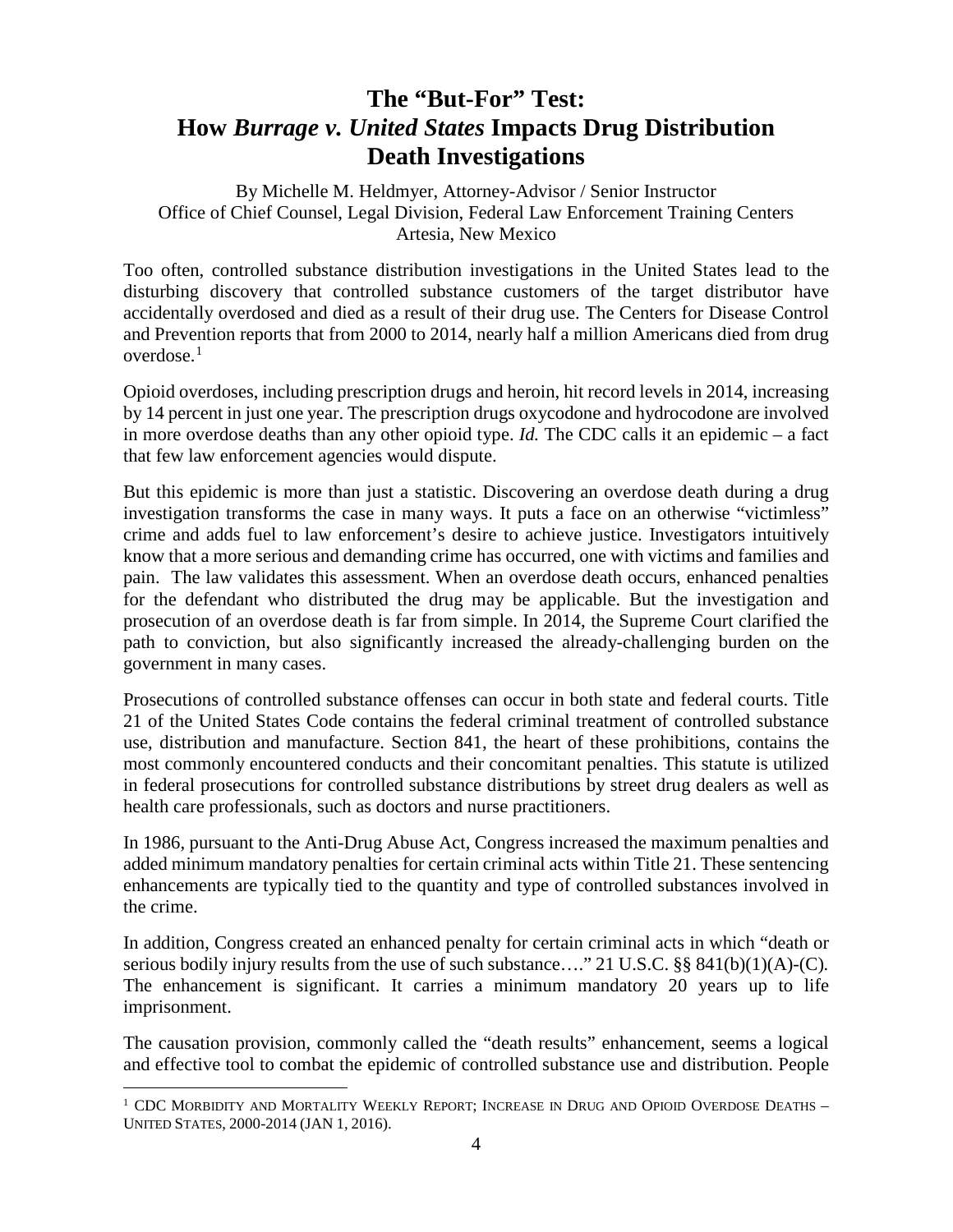are dying as a result of their narcotics abuse, and to hold those who provided the substances to them responsible for the death could assist courts in targeting those who are seen as more culpable than are the end users.

The practical application of the "death results" provision, however, proved difficult. Though lured by the impressive penalties, most criminal investigators and prosecutors have no background in the medical field. Often for the first time, they are reading medical charts and autopsy reports, talking to forensic examiners, pharmacists and toxicologists, and attempting to preserve evidence they never knew existed. They study issues such as the forensic effects of Narcan use by responding EMTs, or how post-mortem lividity impacts toxicology results. And they attempt to educate judges who were often equally lacking in medical comprehension.

Even worse, Congress failed to define its new legal terminology, "death or serious bodily injury results from the use of such substance…." - a phrase which sounds to most investigators and prosecutors as more civil than criminal in nature. As a result of the uncertainty in meaning, usage of the "death results" enhancement was uneven, and the case law which developed varied widely amongst district and circuit courts.

Investigators working a death case learn that an overdose is rarely a simple event. A typical investigation follows the target distributor's drugs to the addict, and then to the discovery that the addict overdosed and died sometime shortly thereafter. The link between the two events looks deceptively obvious. However, as is frequently learned only after acquiring the autopsy report, addicts tend to have other health issues.

They also tend to ingest multiple potentially harmful substances, some of which were obtained from other sources, and forensic experts tend to identify "poly-drug" intoxication as the cause of death. Alcohol and other illegal drugs are commonly found in the body along with prescription drugs. Some abused substances, such as "bath salts," are not always included in standard toxicology screening, particularly when they are new on the scene.

Investigators are then left with an ambiguous question: *Did the overdose death result from the decedent's use of the illegal controlled substance distributed by my target?* The question is multifaceted, and each facet must be proven. The death must be linked in some way to a specific target and a specific distribution. Causation must be proven, but what kind of causation? Actual cause? Proximate cause? Or something else entirely?

How to make that causal link is the subject of the 2014 Supreme Court decision, *Burrage v. United States.*<sup>[2](#page-4-0)</sup> The case was a product of the uncertainty created by the "death results" language. Many courts had required only that the government prove the distributed drug, as charged in the indictment, contributed to the user's death. This standard allowed for flexibility when faced with a "poly-drug" autopsy finding, or a toxicology opinion that some substance had a synergistic effect on the distributed drug,<sup>[3](#page-4-1)</sup> and, therefore, also contributed to the death. Also complicating the issue were pre-existing conditions, such as alcoholism, heart conditions, diabetes, and the like. While these issues were problematic even using simple contributingcause standards, they could be overcome based upon the facts of a particular case and the strength of the forensic experts' opinions.

<span id="page-4-0"></span><sup>&</sup>lt;sup>2</sup> \_\_\_\_\_\_\_\_\_\_\_\_\_\_\_\_, 134 S. Ct. 881 (2014).

<span id="page-4-1"></span><sup>&</sup>lt;sup>3</sup> Users often consume a cocktail of various substances, like oxycodone, alprazolam and carisoprodol, in order to enhance the effects of the opiate.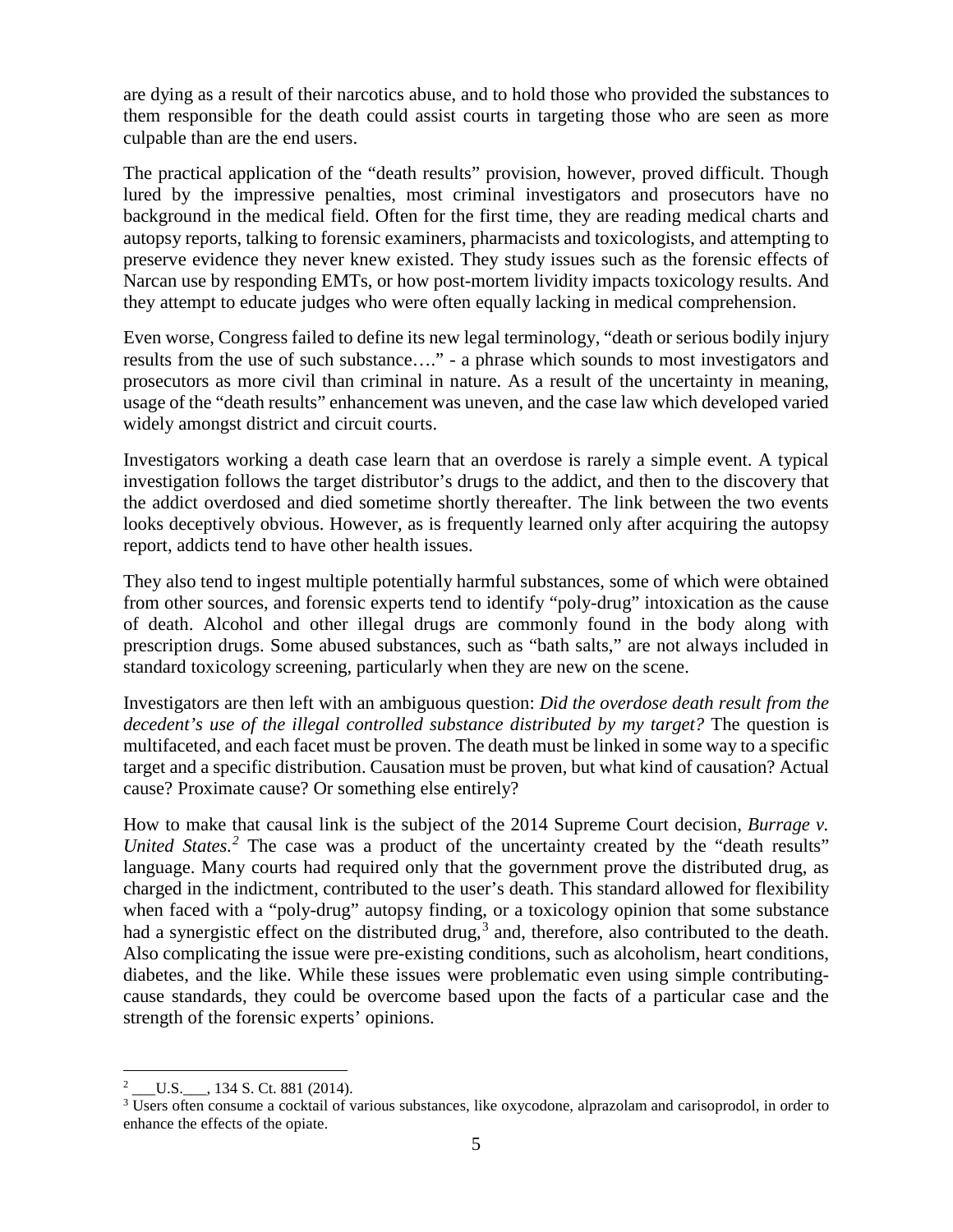*Burrage*, however, created a different burden of proof. In *Burrage*, the defendant was charged with the death of one of his heroin customers, described as "a long-time drug user" who died "following an extended drug binge," which included ingestion of substances not obtained from the defendant. 134 S. Ct. at 885. The autopsy and toxicology analysis revealed the user had multiple drugs in his system when he died, including heroin. The expert testified that he could not say the user would have lived but for the heroin ingestion, but could say the heroin "was a contributing factor" in the death as it interacted with the other substances to cause "respiratory and/or central nervous system depression." *Id*. The official cause of death was "mixed drug intoxication." 134 S. Ct. at 886.

The question before the Supreme Court was whether this "contributing factor" evidence constituted proof that the defendant's distribution resulted in the user's death. The Court said no. Contributing cause is not enough.

After applying a common legal definition of causation, the Court ultimately decided that, in order to prove death resulted from the distribution, the government must prove beyond a reasonable doubt that the harm would not have occurred *but for,* or in the absence of, the defendant's conduct. This decision meant that none of the individuals who provided controlled substances to the user could be held accountable for his death, since none of the drugs alone could be said to have legally caused the death.

The Court did, however, offer some optimism in applying the standard to death and serious bodily injury cases involving poly-drug intoxication. First, the Court affirmed the proposition that where use of the drug distributed by the defendant is an independently sufficient cause of the victim's death or serious bodily injury, the defendant can be found liable for the harm regardless of other factors. 134 S. Ct. at 892.

Second, the opinion explains other causes can play a part in the harm so long as, without the charged substance, the user would have lived.<sup>[4](#page-5-0)</sup> 134 S. Ct. at 888.

From the investigator's standpoint, *Burrage* has clarified an area previously muddied by various viewpoints on causation, and now serves as the standard for drug death investigations and court presentations. Further, the test is universal, and applies whether the investigation targets are street drug dealers or medical professionals.<sup>[5](#page-5-1)</sup>

Thus, when investigating a drug intoxication death, the focus for the investigator, the prosecutor, and the experts who will ultimately testify, is: *notwithstanding other contributing factors, would the harm have occurred, but for the distribution and use of the charged controlled substance?* The burden is greater under the "but-for" standard, but it is not insurmountable.

While the test does not alleviate the need to learn to read medical charts, it does at least simplify the process of determining whether the penalty enhancement fits the facts of each case and, therefore, the severity of the crime to be prosecuted. With a good team of experts and careful scrutiny of facts early in the investigation, successful "death resulted" prosecutions can be done post-*Burrage.*

<span id="page-5-0"></span> <sup>4</sup> The same analysis is used if "serious bodily injury" is charged.

<span id="page-5-1"></span><sup>5</sup> However, a question not answered by this opinion is whether a controlled substance prescription cocktail, rather than one individual prescription, by a medical professional could be considered as one "distribution" for purposes of causation, where the combination of drugs killed the patient. It remains an open issue.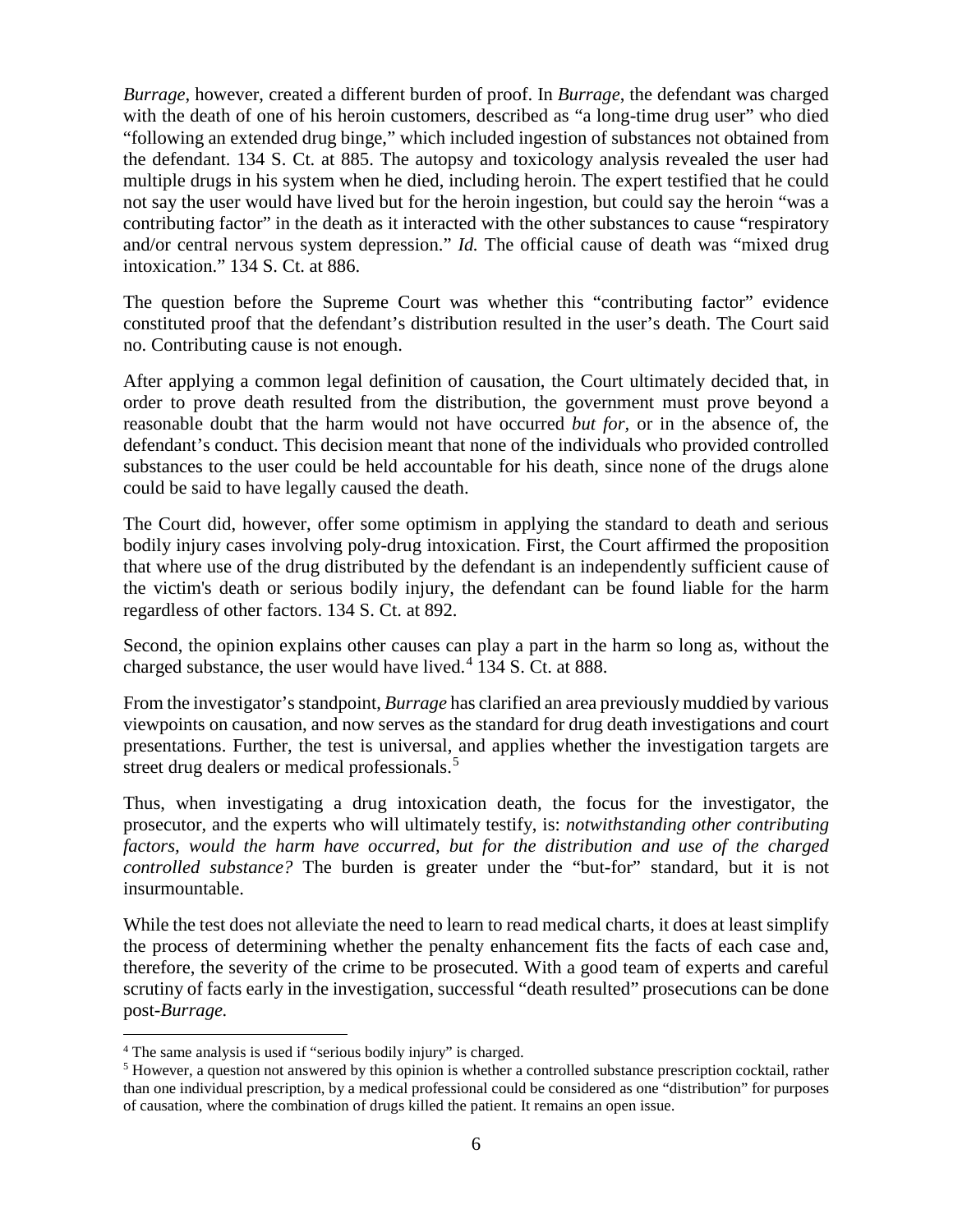# CASE SUMMARIES Circuit Courts of Appeal

# <span id="page-6-1"></span><span id="page-6-0"></span>**First Circuit**

#### <span id="page-6-2"></span>**United States v. Hamilton, 2016 U.S. App. LEXIS 7172 (1st Cir. Mass. Apr. 20, 2016)**

Police officers obtained a warrant to arrest Hamilton for armed bank robbery. The officers discovered several potential addresses for Hamilton in various databases, but focused on a house located at 16 Harrow Street. The officers also learned that an individual named Tommy Smith received mail at 16 Harrow Street, and that Smith had an outstanding arrest warrant for motor vehicle violations that listed 16 Harrow Street as his address. Officers from several law enforcement agencies, including special agents with the FBI Bank Robbery Task Force, went to 16 Harrow Street to arrest Tommy Smith, knowing that they might also be able to execute the arrest warrant for Hamilton at that address. When the officers arrived at 16 Harrow Street at 6:00 a.m., they discovered Tommy Smith was not present and that he had not been living at that address for over a year, although he did stop by occasionally to pick up his mail. However, the officers found Hamilton at 16 Harrow Street and arrested him. The officers then obtained consent to search from Hamilton's girlfriend and found a handgun and ammunition under a mattress shared by the couple.

The district court denied Hamilton's motion to suppress the evidence seized from 16 Harrow Street.

Although there were a number of issues raised in the district court, the sole issue on appeal was whether the officers had a reasonable belief that Tommy Smith lived at and would be present at 16 Harrow Street when the officers entered the residence. [1](#page-6-3)

An arrest warrant authorizes the police to enter a suspect's residence when the officers have reason to believe the suspect is inside. The court found that there were several reasons for the officers to reasonably believe that Smith resided at 16 Harrow Street. First, an outstanding arrest warrant, issued approximately five-weeks earlier listed 16 Harrow Street as Smith's residence. Second, postal records indicated that Smith received mail at that address. Third, several public databases connected Smith to 16 Harrow Street. As a result, the court held the information known to the officers supported a reasonable belief that Smith lived at 16 Harrow Street when they entered the residence to arrest him.

The court further held that once the officers reasonably believed that Smith lived at 16 Harrow Street, it was reasonable for them to believe that he would be home at 6:00 a.m.

For the court's opinion: [http://cases.justia.com/federal/appellate-courts/ca1/14-2150/14-2150-](http://cases.justia.com/federal/appellate-courts/ca1/14-2150/14-2150-2016-04-20.pdf?ts=1461186004) [2016-04-20.pdf?ts=1461186004](http://cases.justia.com/federal/appellate-courts/ca1/14-2150/14-2150-2016-04-20.pdf?ts=1461186004)

<span id="page-6-3"></span><sup>&</sup>lt;sup>1</sup> For example, the government did not argue that the entry of 16 Harrow Street was justified by the arrest warrant for Hamilton. Instead, the government argued that the entry of 16 Harrow Street was lawful based on the arrest warrant for Smith. In addition, Hamilton did not argue that the execution of the arrest warrant for Smith was a pretext used to gain unlawful entry of 16 Harrow Street to arrest him.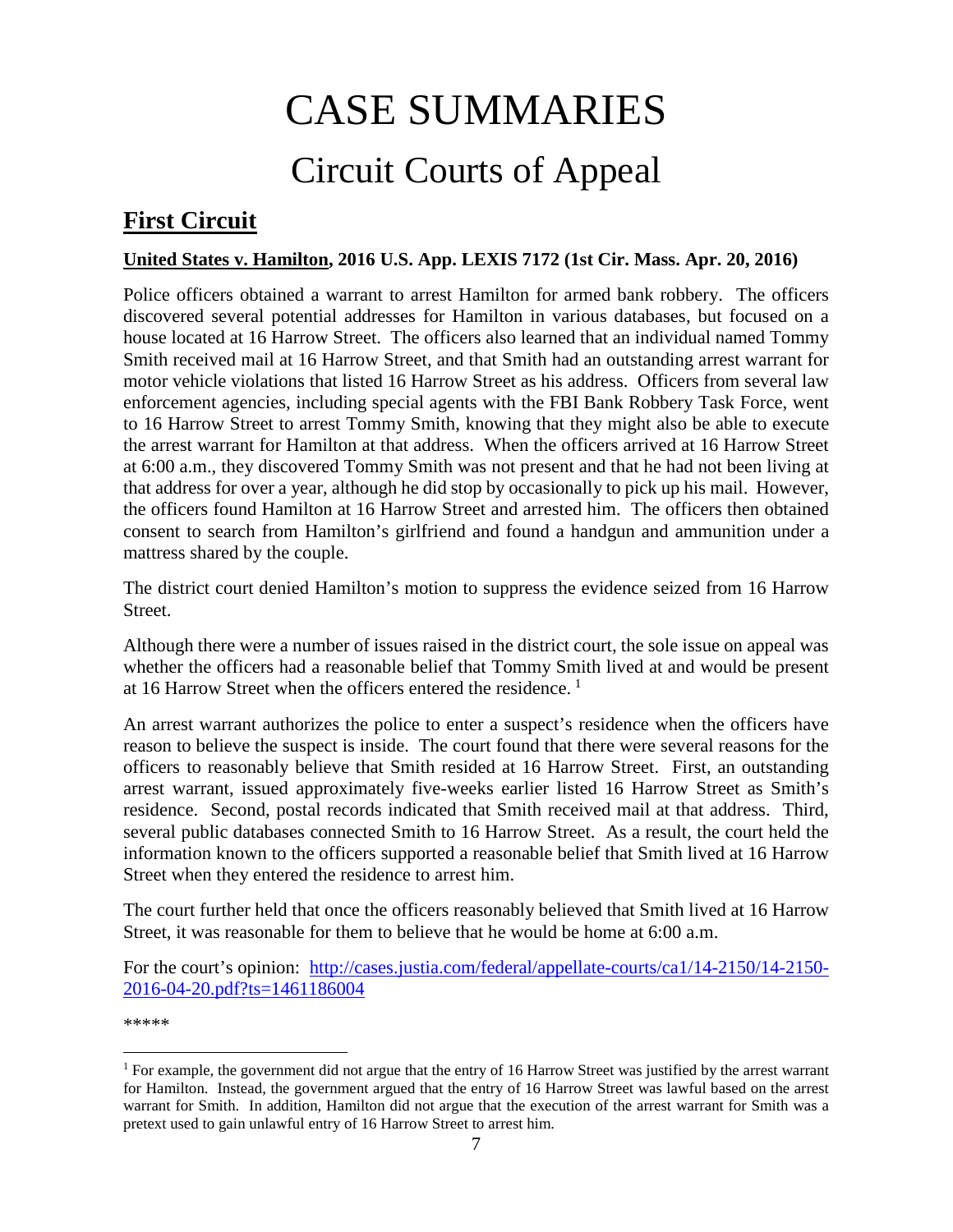# <span id="page-7-0"></span>**Third Circuit**

#### <span id="page-7-1"></span>**United States v. Murray, 2016 U.S. App. LEXIS 7697 (3d Cir. Pa. Apr. 28, 2016)**

An officer investigating a suspected prostitution ring received information from a motel owner that a man driving a green Cadillac had picked up a prostitute from his motel. Later that day, the officer received a tip that a man driving a green Cadillac was in possession of drugs at a Knights Inn motel.

A few hours later, the officer and his partner saw a green Cadillac parked outside another nearby motel, the Neshaminy Motor Inn. The officers learned the car was registered to Room 302, which had been rented by Jamil Murray. The officers knew from their investigation that Murray had also rented rooms 157 and 158 at the Knights Inn earlier that day. In addition, the officers knew that Murray had paid cash and the officers had seen a copy of Murray's driver's license that was on file at the Knights Inn. When one of the officers knocked on the door to Room 302, a woman wearing lingerie answered the door, and asked the officer if he was "looking for a date." One officer replied, "no," and the officers then went to the Knights Inn where they saw the green Cadillac parked in front of Room 158. The officers saw a woman leaving Room 158, and saw Murray inside the room.

The officers returned to the Neshaminy Motor Inn and knocked on the door to Room 302. A woman inside told the officers she was busy, and to go away. When the officers identified themselves and told the woman they wanted to speak to her, she opened the door and allowed the officers to enter the room. The woman, identified as Jessica Burns, told the officers that she was a prostitute working for the person who had rented the room, who was also a drug dealer. While the officers were interviewing the woman, there was a knock on the door. When the officers opened the door, Murray entered the room. One of the officers frisked Murray, and Murray allowed him to remove items from his pockets to include a large sum of cash and hotel room keys, which were later discovered to be keys to Rooms 157 and 158 at the Knights Inn.

Based on the woman's statements and the evidence seized from Murray, officers obtained a warrant to search Rooms 157 and 158 at the Knights Inn and Murray's Cadillac. In Room 157, officers found a large quantity of crack cocaine.

The government charged Murray with a variety of criminal offenses.

Murray filed a motion to suppress the evidence seized from his person and from Room 157. Murray argued this evidence was "fruit of the poisonous tree" stemming from the officers' unlawful entry into Room 302 and then from an unlawful frisk.

The court held that Burns lawfully consented to the officers' entry into Room 302 because she had actual authority over the room. When more than one person has actual authority over an area or object to be searched, that person is said to have "common authority." The concept of common authority rests on the principle that one assumes the risk that a "co-inhabitant" might allow the common area to be searched. In this case, it was clear that Burns had access and control over Room 302. The fact that the officers knew the room was registered to Murray did not render Burns' consent invalid.

Alternatively, the court found that Burns possessed apparent authority over the room. When a person possesses only apparent, rather than actual common authority, consent to enter is still valid if the officers reasonably believe the person granting consent has common authority over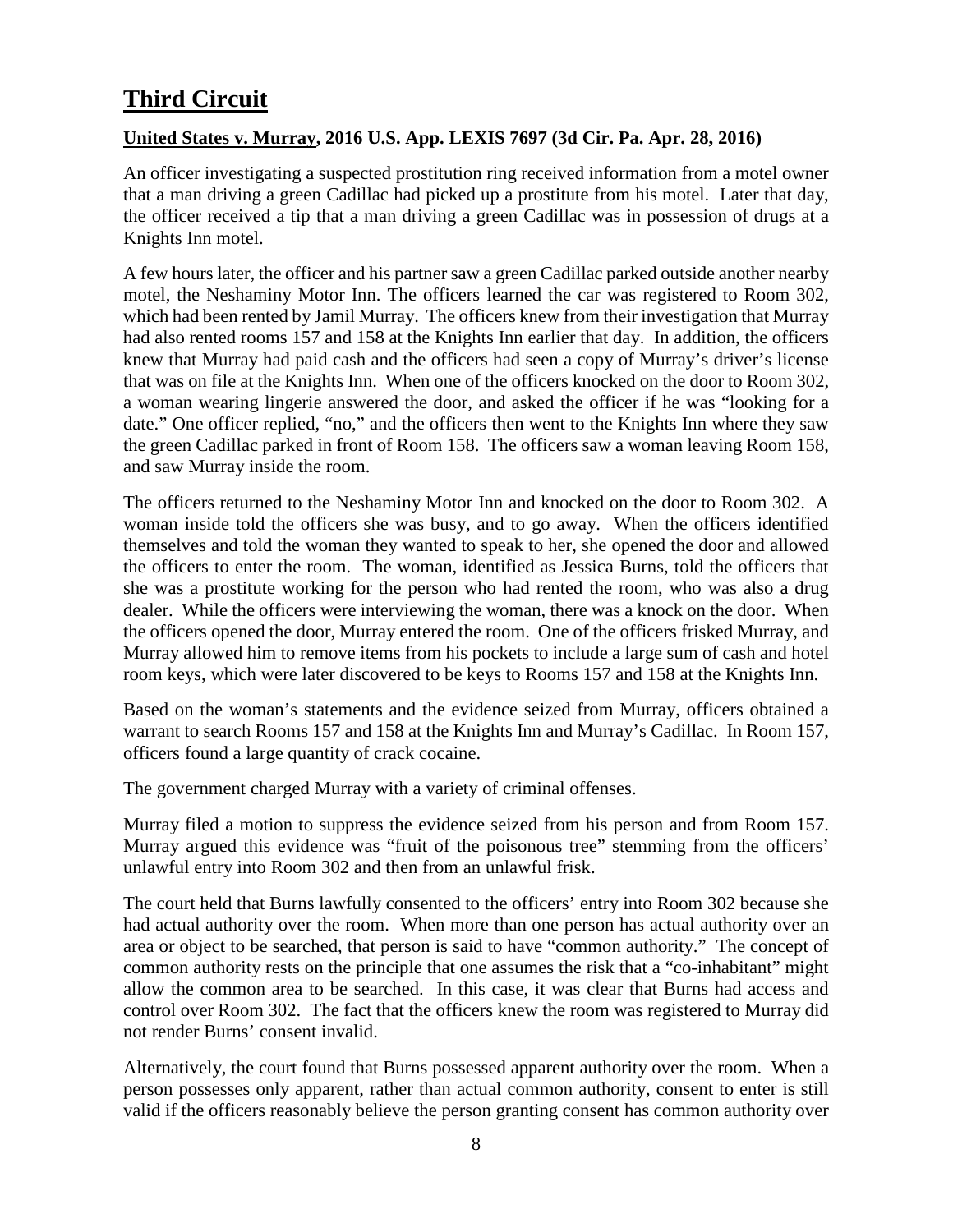the area, but later learn that the person did not. Here, the facts known to the officers when they entered Room 302 warranted a reasonable belief that Burns was a prostitute who had access and control over the room for most purposes.

Next, the court held that the officers lawfully frisked Murray after he entered the room because they had reasonable suspicion to believe that he was armed and dangerous. The officers obtained evidence from Burns, supported by information from their investigation earlier in the day, that Murray was a drug dealer who was running a prostitution operation. Consequently, the court concluded it was reasonable for the officers to suspect Murray was armed. Importantly, the court held that the items taken from Murray were not seized as a result of the *Terry* frisk, but pursuant to Murray's valid consent.

For the court's opinion: [http://cases.justia.com/federal/appellate-courts/ca3/15-2054/15-2054-](http://cases.justia.com/federal/appellate-courts/ca3/15-2054/15-2054-2016-04-28.pdf?ts=1461864631) [2016-04-28.pdf?ts=1461864631](http://cases.justia.com/federal/appellate-courts/ca3/15-2054/15-2054-2016-04-28.pdf?ts=1461864631)

\*\*\*\*\*

# <span id="page-8-0"></span>**Fourth Circuit**

#### <span id="page-8-1"></span>**United States v. Palmer, 2016 U.S. App. LEXIS 7224 (4th Cir. Va. Apr. 21, 2016)**

An officer conducted a traffic stop on Palmer for a window-tint violation and because the inspection sticker on the vehicle's front windshield appeared to be fraudulent. While speaking to Palmer, the officer smelled the overwhelming odor of air freshener, and saw at least five air fresheners inside the vehicle. After obtaining Palmer's driver's license and registration, the officer conducted a database check that revealed Palmer was a suspected gang member with a criminal record for drug and firearm offenses. The officer returned to Palmer's vehicle and decided to verify the inspection sticker's authenticity by looking at the back of it. When the officer leaned through the open driver-side door to examine the back of the inspection sticker, which he concluded was legitimate, he smelled marijuana. The officer requested a drugsniffing dog, which later alerted to the presence of drugs in Palmer's vehicle. The officer searched Palmer's vehicle, finding crack cocaine and a handgun.

The government charged Palmer with possession with intent to distribute crack cocaine and being a felon in possession of a firearm.

Palmer filed a motion to suppress the evidence seized from his vehicle.

First, Palmer argued the officer did not have an objectively reasonable basis for initiating the traffic stop.

The court disagreed. The court concluded that the district court properly credited the officer's testimony that he was familiar with the limits on window tint under Virginia law, and in his view, the tint on the windows of Palmer's vehicle was too dark.

Next, Palmer argued that the officer unreasonably expanded the scope of the stop by beginning an unjustified drug investigation instead of focusing on the suspected window tint and inspection sticker violations.

Again, the court disagreed. Before smelling the marijuana, the officer obtained Palmer's documentation and checked among other things, a criminal history check, which is allowed during a traffic stop. At this point, the court concluded that Palmer's criminal history, the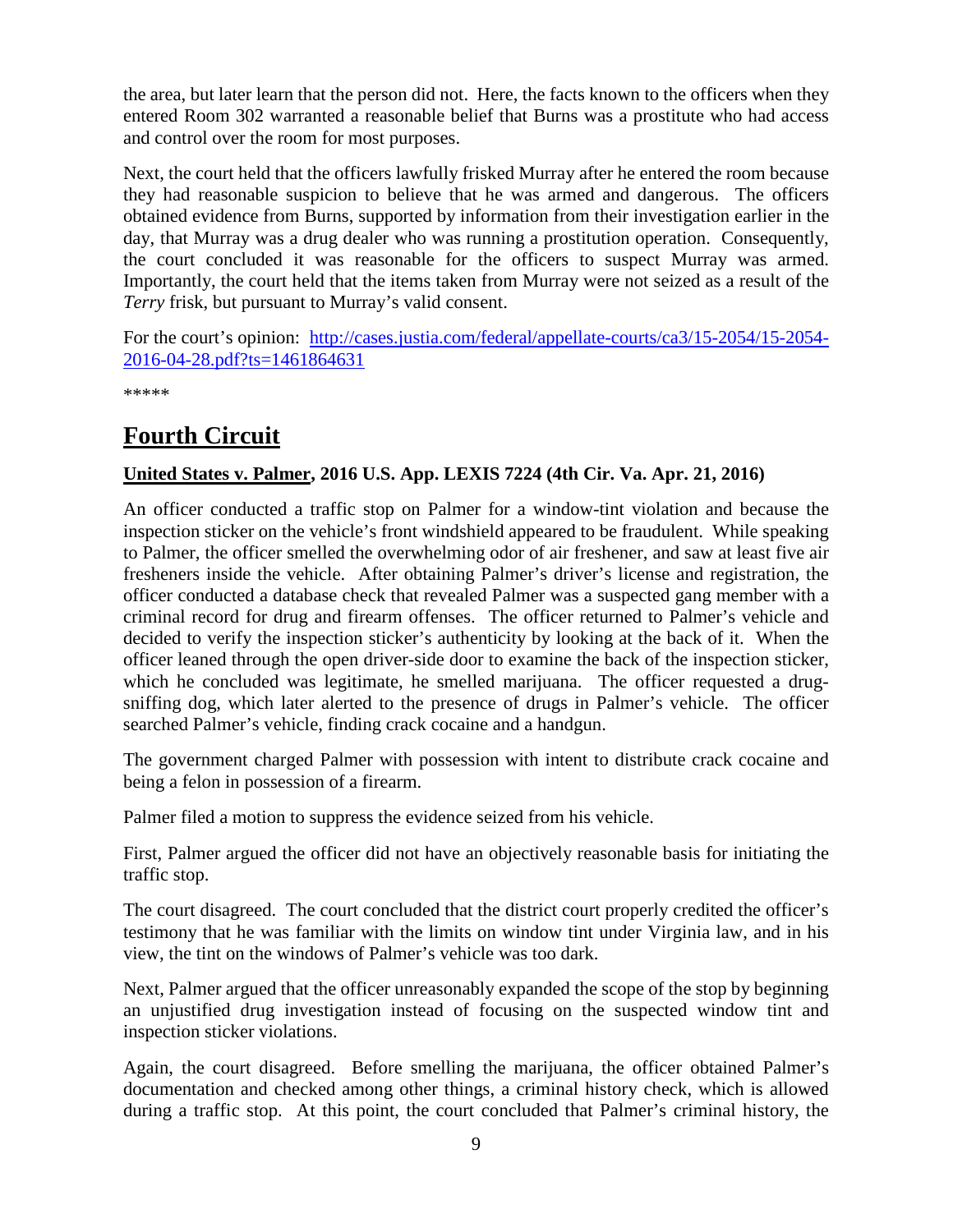presence of multiple air fresheners, gang affiliation, and the location of the stop provided the officer with reasonable suspicion to believe Palmer was engaged in criminal activity.

Finally, Palmer argued that the officer conducted an unreasonable search of his vehicle when he stuck his head inside Palmer's vehicle to examine the inspection sticker.

The court commented that Palmer framed his argument regarding the officer's examination of the inspection sticker in terms of "reasonableness." However, the court found that Palmer, needed to establish that he had a reasonable expectation of privacy in the area searched. Because Palmer failed to argue that he had a reasonable expectation of privacy that the officer violated, the court held that he could not rely merely on the officer's examination of the inspection sticker as a basis for suppressing the evidence seized from his vehicle.

For the court's opinion: [http://cases.justia.com/federal/appellate-courts/ca4/14-4736/14-4736-](http://cases.justia.com/federal/appellate-courts/ca4/14-4736/14-4736-2016-04-21.pdf?ts=1461265257) [2016-04-21.pdf?ts=1461265257](http://cases.justia.com/federal/appellate-courts/ca4/14-4736/14-4736-2016-04-21.pdf?ts=1461265257)

\*\*\*\*\*

# <span id="page-9-0"></span>**Sixth Circuit**

#### <span id="page-9-1"></span>**United States v. Carpenter, 2016 U.S. App. LEXIS 6670 (6th Cir. Mich. April 13, 2016)**

The government charged Carpenter and Sanders with several counts of armed robbery. At trial, the government's evidence included business records from the defendants' wireless carriers, showing that each defendant used his cellphone within a half-mile to two miles of several robberies during the times the robberies occurred. The government obtained these records with a court order issued by a magistrate judge pursuant to *Section 2703(d)* of the Stored Communications Act.

The defendants filed a motion to suppress the government's cell-site evidence. The defendants argued the government violated the *Fourth Amendment* by not obtaining a search warrant to obtain the cell-site evidence.

The court disagreed. The *Fourth Amendment* protects the content of personal communications between individuals. Here, the business records maintained by the defendants' wireless carriers did not reveal anything about the content of any cell phone calls. Instead, the records included non-content related information, which wireless carriers gather in the ordinary course of business. For example, carriers track their customers' phone across different cell-site sectors to connect and maintain their customers' calls. The carriers also keep records of this data to find weak spots in their network and to determine if roaming charges apply. Consequently, the court held that the government's collection of cell-site records created and maintained by the defendants' wireless carriers was not a search under the *Fourth Amendment*.

For the court's opinion: [http://cases.justia.com/federal/appellate-courts/ca6/14-1572/14-1572-](http://cases.justia.com/federal/appellate-courts/ca6/14-1572/14-1572-2016-04-13.pdf?ts=1460559660) [2016-04-13.pdf?ts=1460559660](http://cases.justia.com/federal/appellate-courts/ca6/14-1572/14-1572-2016-04-13.pdf?ts=1460559660)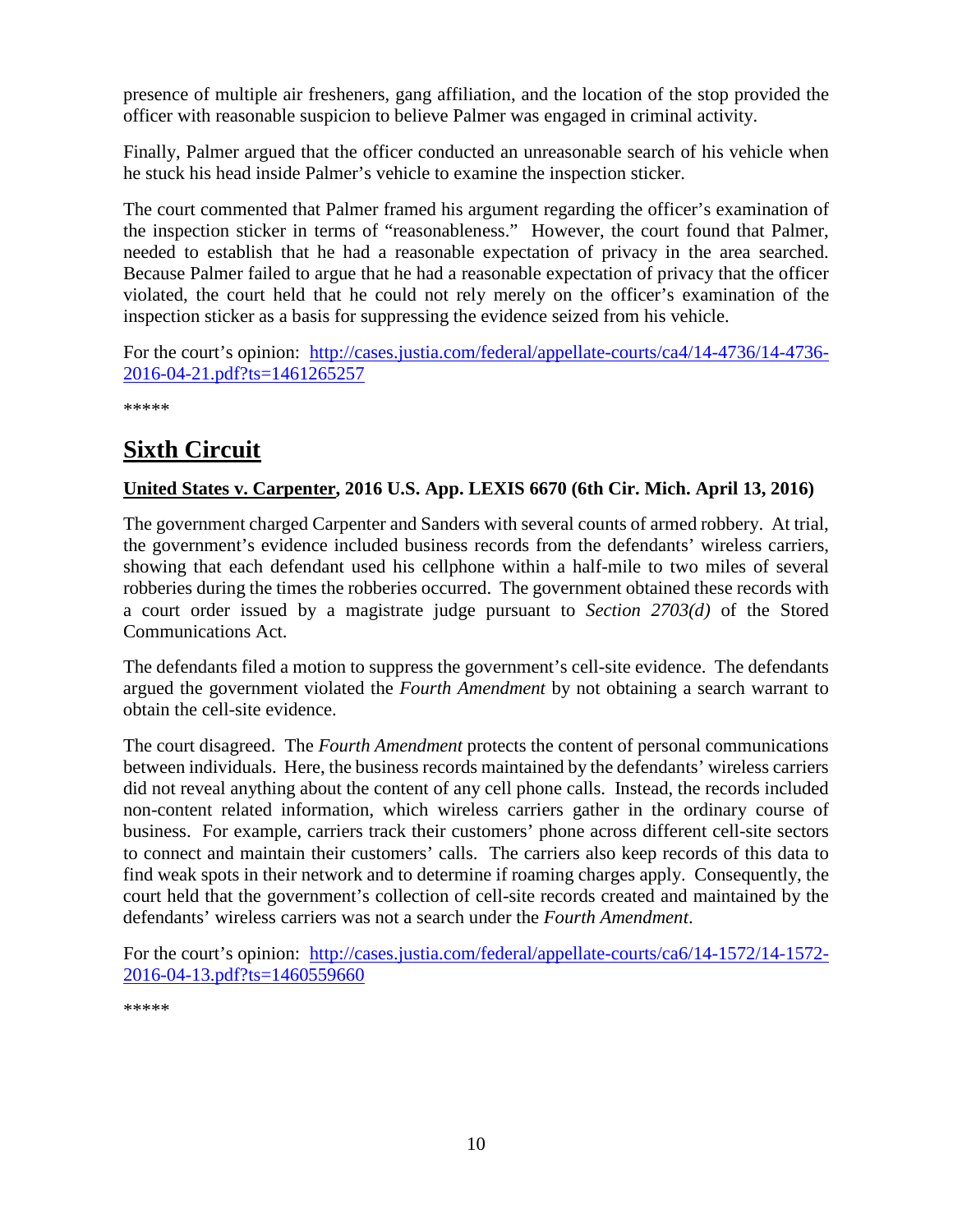# <span id="page-10-0"></span>**Seventh Circuit**

#### <span id="page-10-1"></span>**United States v. Mays, 2016 U.S. App. LEXIS 6552 (7th Cir. Ind. Apr. 11, 2016)**

While on patrol in a high-crime area an officer saw three people fighting, while a fourth person, later identified as Mays, watched. As the officer approached, Mays began to walk away. The officer ordered Mays to stop, but Mays continued to walk away. A back-up officer arrived and followed Mays on foot. The officer ordered Mays to stop and identify himself, but Mays continued to walk away from the officer and utter profanity at the officer. When the officer ordered Mays to remove his hands from his pants pockets, Mays only removed his left hand, while keeping his right hand in his pocket while angling his right side away from the officer as he continued to walk. Mays eventually stopped walking, but turned his body in a way that kept his right side away from the officer. The officer placed his left hand on Mays' right shoulder to keep Mays from turning around and to create distance between the two men. The officer again ordered Mays to remove his hand from his pocket, but Mays refused, cursed and then turned towards the officer. When Mays turned, the officer saw that he had a pistol in his right hand. The officer deployed his taser, striking Mays in the chest. Mays dropped his pistol and was arrested.

The government charged Mays with being a felon in possession of a firearm.

Mays filed a motion to suppress the pistol, arguing that the officer did not have reasonable suspicion to stop him.

The court disagreed. First, the court determined the officer seized Mays for *Fourth Amendment*  purposes when the officer placed his hand on Mays' shoulder.

Second, the court concluded when the officer put his hand on Mays' shoulder, he had reasonable suspicion to believe Mays had a weapon in his right hand, and that Mays was about to use physical force against him. Throughout the encounter, Mays' repeatedly refused the officer's commands to stop, uttered profanity, and refused to remove his right hand from his pocket. The court concluded it was reasonable for the officer to believe that when Mays suddenly stopped and turned to face him that Mays had not changed his mind and decided to talk to the officer. Instead, the court found that the officer had reasonable suspicion to believe that Mays was armed and a danger to his safety. As a result, the court concluded the officer was justified in seizing Mays by placing his hand on Mays' shoulder.

For the court's opinion: [http://cases.justia.com/federal/appellate-courts/ca7/15-2152/15-2152-](http://cases.justia.com/federal/appellate-courts/ca7/15-2152/15-2152-2016-04-11.pdf?ts=1460395864) [2016-04-11.pdf?ts=1460395864](http://cases.justia.com/federal/appellate-courts/ca7/15-2152/15-2152-2016-04-11.pdf?ts=1460395864)

\*\*\*\*\*

#### <span id="page-10-2"></span>**United States v. Whitaker, 2016 U.S. App. LEXIS 6655 (7th Cir. Wis. Apr. 12, 2016)**

Officers obtained information that drugs were being sold from a specific apartment in Madison, Wisconsin. The officers received permission from the apartment property manager to bring a drug-sniffing dog, Hunter, into the locked, shared hallway of the apartment building. Hunter alerted to the presence of drugs in Whitaker's apartment when he walked past the door to the apartment. Officers then obtained a warrant, searched Whitaker's apartment and seized cocaine, heroin, and marijuana.

The government charged Whitaker with a variety of criminal offenses.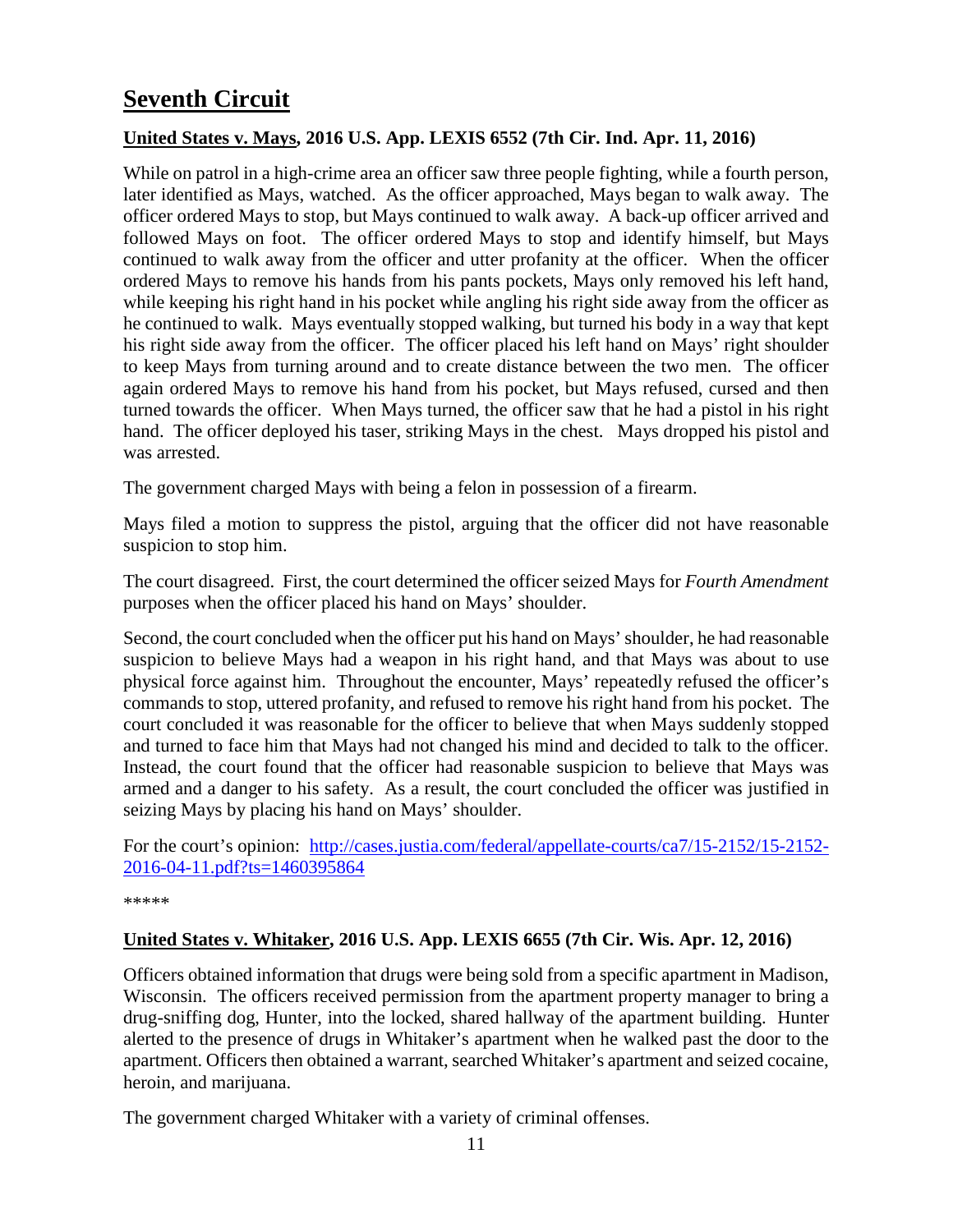Whitaker filed a motion to suppress the evidence seized from his apartment. Whitaker argued that the use of the drug-sniffing dog in the hallway constituted a warrantless search that violated the *Fourth Amendment*.

In *[Florida v. Jardines](http://www.supremecourt.gov/opinions/12pdf/11-564_5426.pdf)*, the United States Supreme Court held that the government's use of a trained police dog to investigate a home and its immediate surroundings was a search under the *Fourth Amendment*. However, in *Jardines*, the court was clear that its holding was based on the trespass to the Jardines'curtilage, not a violation of Jardines' expectation of privacy. In this case, Whitaker argued that *Jardines* should be extended to the hallway outside his apartment door because the officers took the dog to his door for the purpose of gathering incriminating forensic evidence.

The court agreed, holding that the use of the drug-sniffing dog in the hallway violated Whitaker's reasonable expectation of privacy. In *[Kyllo v. United States](https://supreme.justia.com/cases/federal/us/533/27/case.pdf)*, the United States Supreme Court held that "where the government uses a (thermal imaging) device that is not in general public use, to explore details of the home that would previously have been unknowable without physical intrusion, the surveillance is a 'search' and is presumptively unreasonable without a warrant." The court concluded that the dog sniff conducted in this case fell within *Kyllo*, as a trained drug-sniffing dog is a sophisticated sensing device not available to the general public. Here, Hunter detected the presence of drugs that the officers would not have known about unless they entered Whitaker's apartment. Just as police officers cannot stand on a person's front porch and look through a window with binoculars, or put a stethoscope to the door to listen, the court found that officers cannot bring a "super-sensitive" dog to detect objects or activities inside a home.

In conclusion, the court reminded the government that the *Fourth Amendment's* "core concern" is protecting the privacy of the home. While Whitaker did not have a reasonable expectation of complete privacy in his apartment hallway, he did have a reasonable expectation of privacy against persons in the hallway "snooping into his apartment using sensitive devices not available to the general public."

For the court's opinion: [http://cases.justia.com/federal/appellate-courts/ca7/14-3506/14-3506-](http://cases.justia.com/federal/appellate-courts/ca7/14-3506/14-3506-2016-04-12.pdf?ts=1460494851) [2016-04-12.pdf?ts=1460494851](http://cases.justia.com/federal/appellate-courts/ca7/14-3506/14-3506-2016-04-12.pdf?ts=1460494851)

\*\*\*\*\*

#### <span id="page-11-0"></span>**United States v. Contreras, 2016 U.S. App. LEXIS 7036 (7th Cir. Ill. Apr. 19, 2016)**

Officers suspected that Soto was involved in a drug-trafficking operation. While conducting surveillance, officers saw Soto come out of his house and get into a vehicle with two large garbage bags. The officers followed Soto and saw him discard the bags in a dumpster. Officers recovered the bags and found materials used to package illegal drugs. In addition, a drugsniffing dog alerted to the presence of cocaine on the items. In the meantime, other officers followed Soto to Contreras' house, where he drove his vehicle into the attached garage. The officers remained in their vehicles, parked on the public street a short distance from Contreras' house. A few minutes later, the garage door opened and, using binoculars, the officers had a clear view of what was happening inside the garage. The officers saw Soto remove a shoebox from his vehicle. As Soto handled the box, he dropped it and a rectangular, white object wrapped in plastic fell out. Based on their experience, the officers recognized the object as a kilogram of narcotics. Soto picked up the box and appeared to place it inside a tan plastic bag.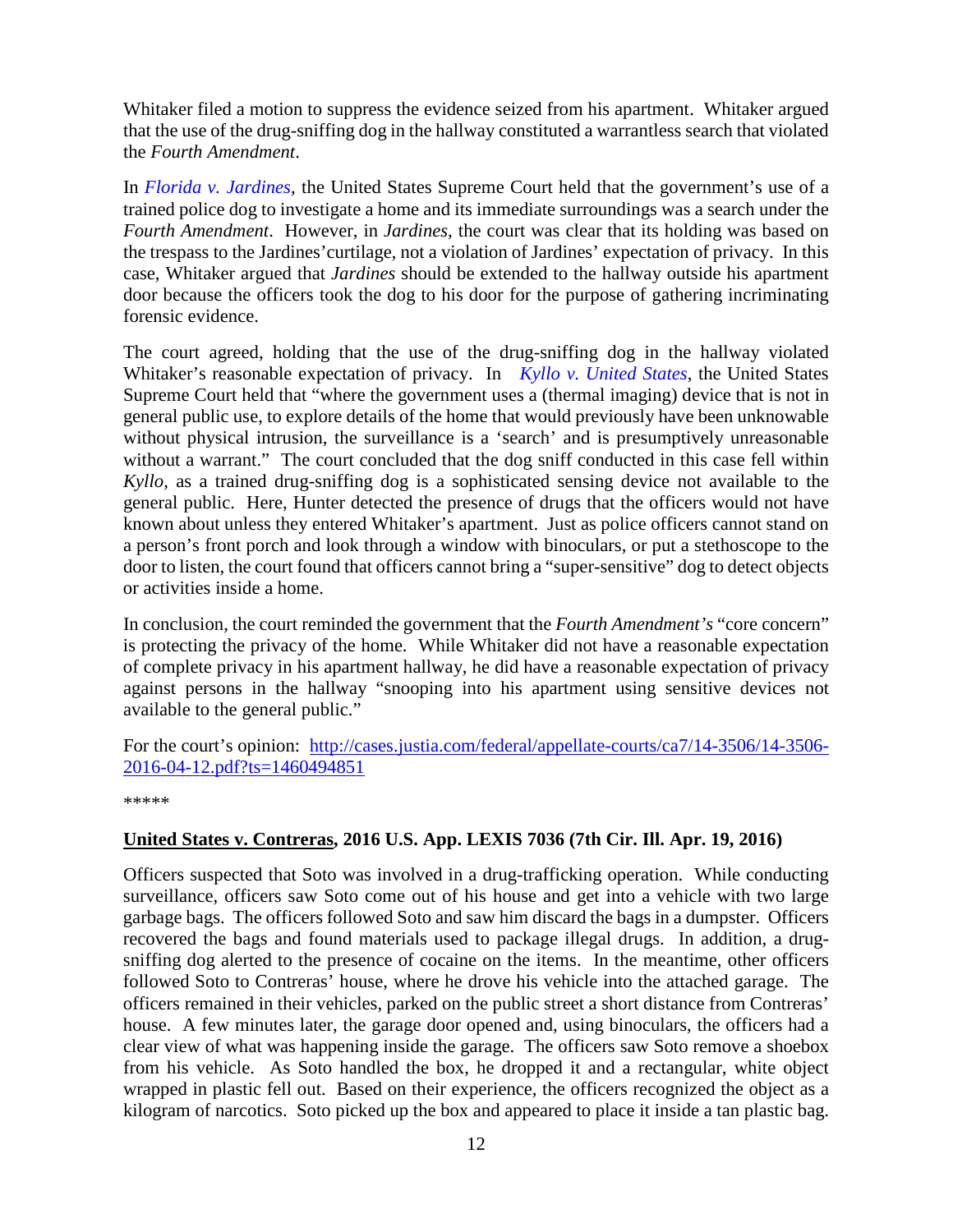At this point, the officers entered Contreras' garage without a warrant and arrested the men. The officers searched the shoebox and found five wrapped bricks of cocaine. The officers then conducted a brief protective sweep of Contreras' house because as they entered the garage they heard a woman scream and run inside the house. The agents later found Contreras' sister-inlaw in the house. After securing the house, the officers took Contreras inside where he signed a consent-to-search form in English and Spanish. The agents searched Contreras' house and found among other things, another 2.5 kilograms of cocaine.

The government charged Contreras with conspiracy to possess with intent to distribute cocaine.

Contreras filed a motion to suppress the evidence seized from his garage and house, arguing that the officers' search of the garage and protective sweep of his house violated the *Fourth Amendment*. Contreras also claimed that he did not voluntarily consent to the search of his house.

First, the court held the officers' entry and search of Contreras' garage was reasonable. Once Contreras opened the garage door, the court concluded that he no longer had an expectation of privacy in the activities conducted inside it. As a result, the officers who were parked on a public street lawfully observed what they reasonably believed to be a drug transaction. In addition, the officers' use of binoculars to improve their visibility of objects already in plain view has long been held to be constitutional.

Next, the court held that once the officers saw the suspected contraband fall out of the shoebox, they lawfully entered the garage without a warrant to prevent the destruction of the evidence. The court commented that in this case what the officers saw in plain view triggered the exigent circumstances (destruction of evidence) that allowed them to enter the garage without a warrant.

The court further held the protective sweep of Contreras' house was lawful because as the officers entered the attached garage, they heard a woman scream and run into the house. In addition, the officers' sweep lasted less than a minute and the officers did not search drawers, containers or other places for evidence, but rather looked for people so they could ensure officer safety.

Finally, the court held Contreras voluntarily consented to the search of his house. Contreras signed two consent forms, one in English and one in Spanish, and both forms explicitly stated that, "I have not been threatened nor forced in any way. I freely consent to this search." In addition, Contreras spoke freely to the officers, describing his drug dealings with Soto, and he directed the officers where to successfully find the additional cocaine in his house.

For the court's opinion: [http://cases.justia.com/federal/appellate-courts/ca7/15-1279/15-1279-](http://cases.justia.com/federal/appellate-courts/ca7/15-1279/15-1279-2016-04-19.pdf?ts=1461087147) [2016-04-19.pdf?ts=1461087147](http://cases.justia.com/federal/appellate-courts/ca7/15-1279/15-1279-2016-04-19.pdf?ts=1461087147)

\*\*\*\*\*

#### <span id="page-12-0"></span>**United States v. Leiva, 2016 U.S. App. LEXIS 7956 (7th Cir. Ill. Apr. 29, 2016)**

After completing a traffic stop, an officer asked Leiva, "Puedo buscar su coche?" The officer believed he was asking Leiva, "May I search your car?" Leiva immediately told the officer in English, "Yes," then nodded, and said, "Si." The officer asked, "Si?" and Leiva again said "Si."

The officer searched Leiva's car and found fraudulent credit cards and property he suspected Leiva and the passengers in his car had purchased with fraudulent credit cards.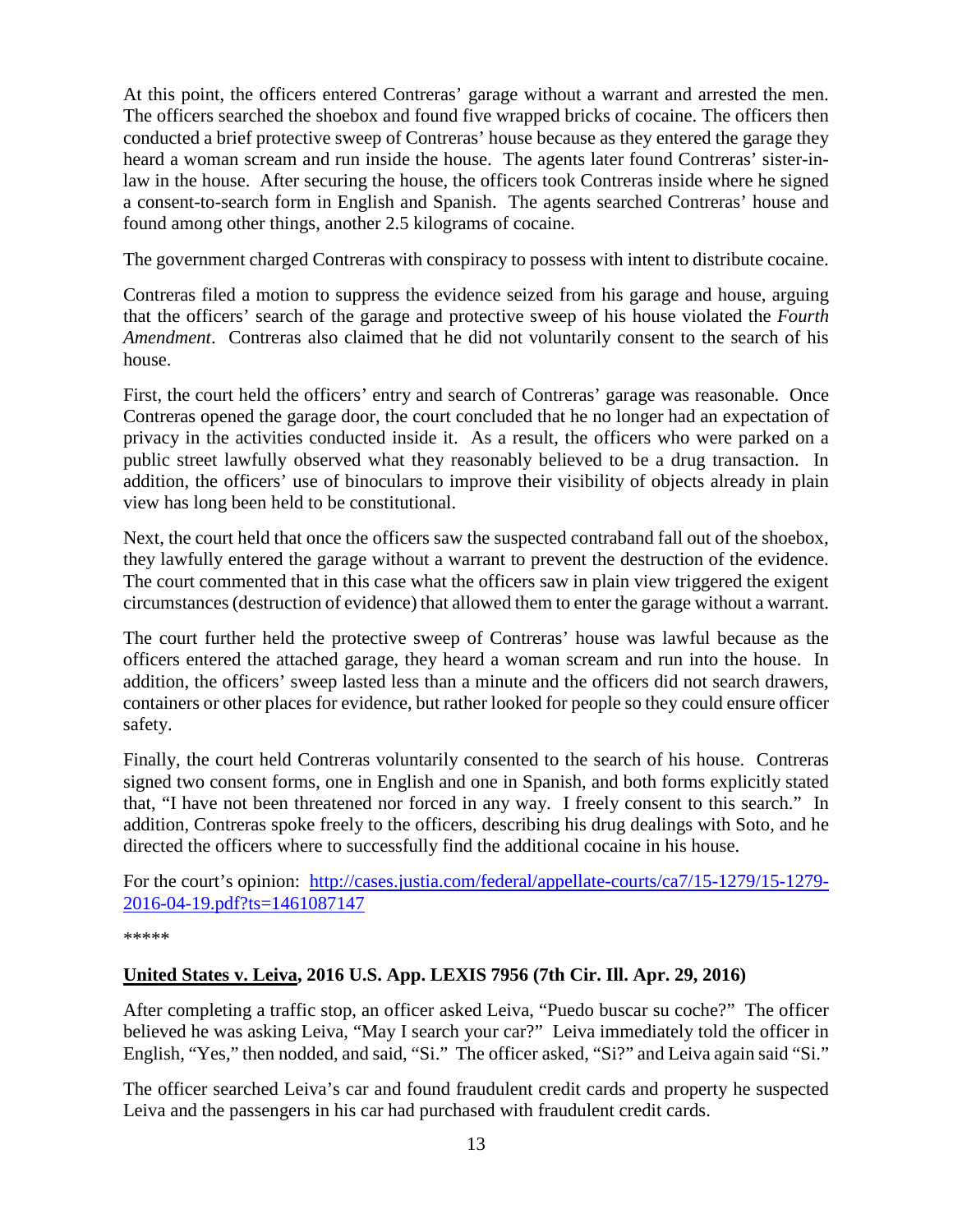The government charged Leiva with among other things, conspiracy to possess and use counterfeit credit cards with intent to defraud.

Leiva filed a motion to suppress the evidence recovered from his car. Leiva, who only speaks Spanish argued that he did not give the officer valid consent to search his car. Specifically, Leiva claimed the officer's question, "Puedo buscar su coche?" does not mean, "Can I search your car?" but instead it means, "May I *look fo*r your car?", "May I *get* your car?", or "May I *locate* your car?"

Even accepting that the officer's Spanish question did not mean exactly what he intended, the court held that Leiva voluntarily consented to the search of his car. First, the court noted Leiva answered the officer's question without hesitation and he did not seem confused by the question. Second, the court found it would have been unreasonable for Leiva to think the officer wanted to find or locate Leiva's car, which had not been moved during the stop and there was no reason for the officer to ask Leiva if he could "locate" or "look for" a car that was 20 to 25 feet away from them.

For the court's opinion: [http://cases.justia.com/federal/appellate-courts/ca7/15-1930/15-1930-](http://cases.justia.com/federal/appellate-courts/ca7/15-1930/15-1930-2016-04-29.pdf?ts=1461963645) [2016-04-29.pdf?ts=1461963645](http://cases.justia.com/federal/appellate-courts/ca7/15-1930/15-1930-2016-04-29.pdf?ts=1461963645)

\*\*\*\*\*

# <span id="page-13-0"></span>**Eighth Circuit**

#### <span id="page-13-1"></span>**United States v. Adams, 2016 U.S. App. LEXIS 6534 (8th Cir. Minn. Apr. 11, 2016)**

Adams was arrested for armed bank robbery. A special agent with the Federal Bureau of Investigation (FBI) went to the jail to interrogate Adams. The agent advised Adams of his *Miranda* rights, reading aloud an FBI "Advice of Rights" form. Adams told the agent he understood his rights, but he refused to sign his name at the bottom of the form. Adams told the agent that he did not understand why he was being questioned and that he did not like "dealing with cops." The agent explained to Adams that he could refuse to answer questions, could choose to answer some questions, but not answer others, and could terminate the interrogation at any time. Approximately three minutes and forty seconds into the interrogation, the agent asked Adams if he wanted to answer questions. The two men then had the following exchange:

ADAMS: No, I don't think I wanna, you know—

AGENT: I'll explain what's going on. We've got you in the . . . bank. We've talked to a lot of people and collected a lot of information. And that's why you're here, for robbing the bank.

Approximately six minutes into the interview, Adams stated:

ADAMS: I was at my girlfriend's Rebecca's—

AGENT: Okay, so you were—

ADAMS: **Nah, I don't want to talk, man.** I mean, I—

AGENT: Okay, so you were saying you were at your girlfriend Rebecca's house.—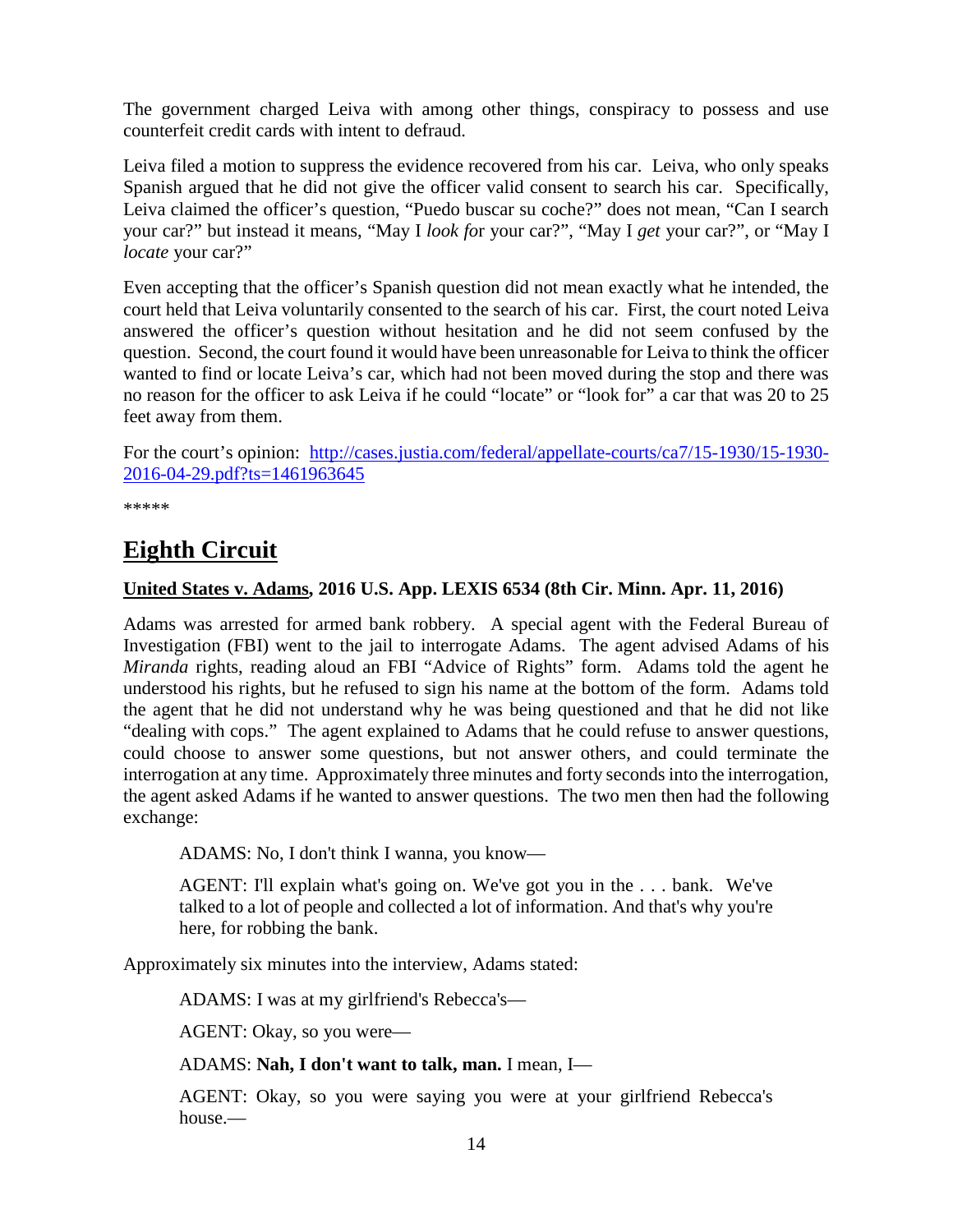#### ADAMS: **I mean**—

AGENT That's where the problem is, okay, because we know you weren't at your girlfriend Rebecca's house.—

ADAMS: I just, I just, I just wanna, you know what I'm saying?—

AGENT: Okay, okay, that's fine, but just so you know, your alibi of being at Rebecca's house all day, every second—

ADAMS: No, I wasn't there all . . . I wasn't there all day.

AGENT: Okay.

The interrogation continued for approximately sixteen additional minutes, during which time Adams made statements professing his innocence.

Prior to trial, Adams filed a motion to suppress the statements he made during the interrogation. Adams argued that his statement, "*I don't want to talk, man*" was an unequivocal invocation of his right to remain silent and that the agent's continued questioning violated *Miranda*.

During an interrogation, if a person clearly and unequivocally indicates that he wishes to remain silent, the officer must honor that request and stop questioning the person. In this case, the court noted that after Adams said, *"Nah, I don't want to talk, man. I mean, I*," he immediately engaged in an exchange with the agent. The court concluded that the phrase "*I mean*" indicated that Adams intended to clarify the statement, "*I don't want to talk man*," therefore, it was not an unequivocal invocation of his right to remain silent. In addition, Adams continued to talk with the agent for an additional sixteen minutes, never clarifying his earlier statement or otherwise unequivocally invoking his right to remain silent.

Adams also argued that he did not impliedly waive his *Miranda* rights when he answered the agent's questions. Adams claimed that his refusal to sign the "Advice of Rights" form and his statement to the agent that he did not like talking with law enforcement indicated that he did not intend to waive his right to remain silent.

The court disagreed. A person may expressly waive his right to remain silent, or his waiver may be inferred from his actions and words. When the government establishes that *Miranda* warnings were given and understood by the suspect, the suspect's subsequent uncoerced statements establish an implied waiver of the right to remain silent.

Here, it was undisputed that Adams was informed of his *Miranda* rights and that he understood them. The court held that when Adams subsequently made uncoerced statements to the agent, that he impliedly waived his right to remain silent.

Finally, the court held that Adams' implied waiver of his right to remain silent was voluntary. The officer did not use coercive tactics, Adams knew his rights, and he was familiar with police interrogations, having successfully invoked his right to remain silent two week earlier when a different officer attempted to interrogate him.

For the court's opinion: [http://cases.justia.com/federal/appellate-courts/ca8/14-3339/14-3339-](http://cases.justia.com/federal/appellate-courts/ca8/14-3339/14-3339-2016-04-11.pdf?ts=1460386880) [2016-04-11.pdf?ts=1460386880](http://cases.justia.com/federal/appellate-courts/ca8/14-3339/14-3339-2016-04-11.pdf?ts=1460386880)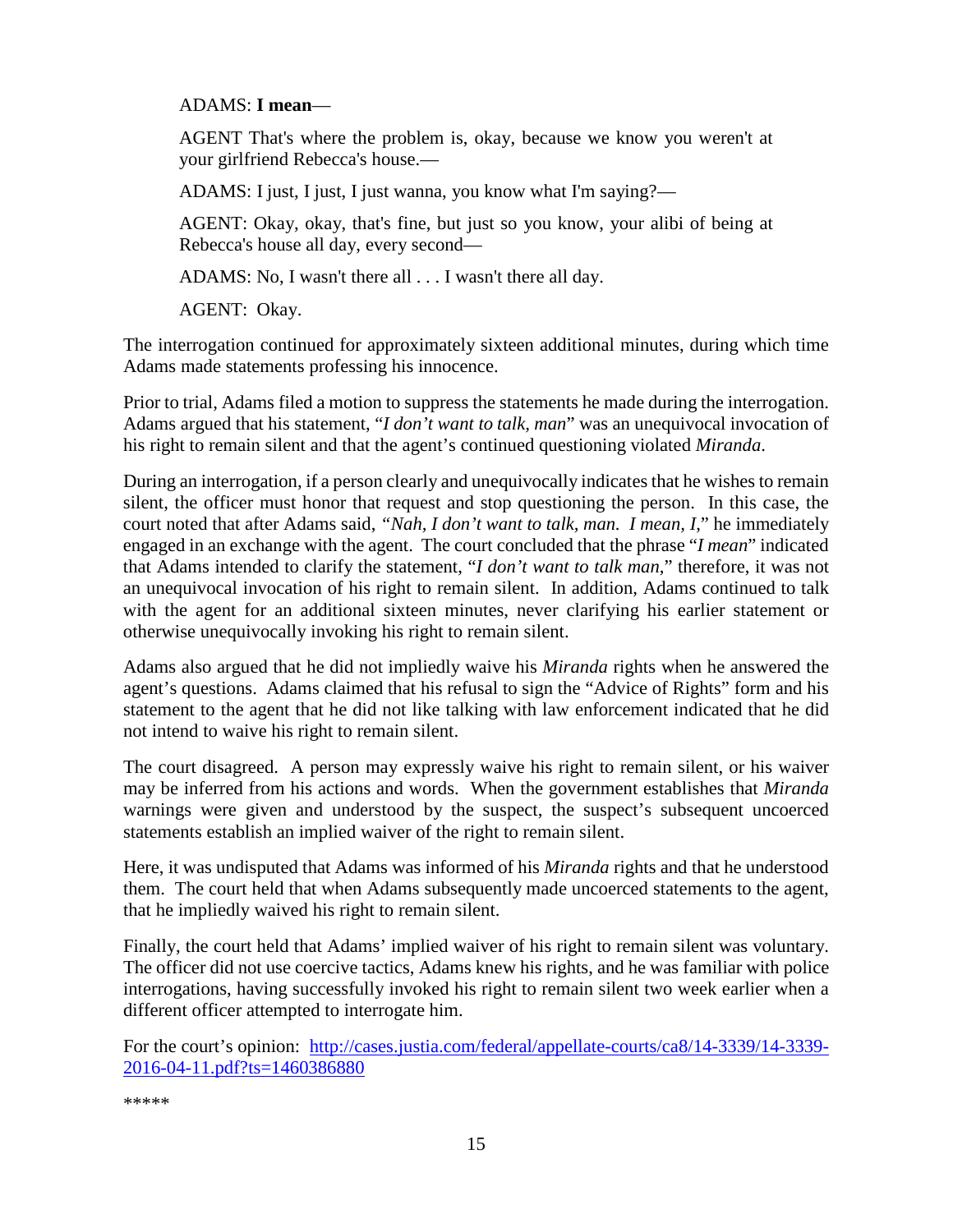#### <span id="page-15-0"></span>**United States v. Pile, 2016 U.S. App. LEXIS 6536 (8th Cir. Ar. Apr. 11, 2016)**

A confidential informant and an undercover police officer went to Pile's residence, a camper, and attempted to purchase methamphetamine from him. After Pile refused to make the sale at that time, other officers decided to arrest Pile on outstanding felony arrest warrants. When two officers approached Pile outside of his camper he ran. The officers chased Pile, apprehended him, and brought him back to an area approximately 15 feet from the camper. After reading Pile his *Miranda* rights, an officer asked Pile whether there was anyone else at the campsite. Pile told the officer that his friend was inside the camper. The officer opened the door to the camper, announced his presence, and saw a person lying on the couch. After he asked the person to exit the camper, the officer, while standing outside, saw two glass pipes commonly used to smoke methamphetamine on a table inside the camper.

Based on the officer's observations and Pile's postponed methamphetamine sale to the undercover officer, law enforcement obtained a warrant to search the camper. During the execution of the warrant, officers seized the two glass pipes from the table, other drug paraphernalia, a handgun, and ammunition.

Pile filed a motion to suppress the evidence seized from his trailer. Pile argued the officer violated the *Fourth Amendment* when he opened the door to the camper, allowing him to see the two suspected methamphetamine pipes, which established the probable cause to obtain the search warrant for the camper.

The court disagreed. The court held that after arresting Pile, officers were entitled to enter his camper to conduct a protective sweep. A protective sweep is a quick and limited search of premises, incident to an arrest, conducted to protect the safety of police officers or others. The sweep must be limited to a visual inspection of places where a person might be hiding, based on facts that would allow a reasonable officer to believe that the area to be swept harbors an individual posing a danger to those on the arrest scene. In addition, the protective sweep may occur after a person is arrested, and the facts of a particular case might support a protective sweep of a premises to secure the arrest scene when the arrest occurs outside the premises.

Here, officers had reasonable suspicion to conduct the sweep based upon Pile's statement that his friend was inside the camper. Given the unsecured, unknown individual inside the camper, the court found that a reasonable experienced officer would be concerned with securing the arrest scene. As a result, the court held the officer was justified in believing the camper could "harbor an individual posing a danger to those on the arrest scene." Therefore, the officer did not violate the *Fourth Amendment* when he opened the door to the camper, asked the individual inside to come out, and in the process observed contraband.

For the court's opinion: [http://cases.justia.com/federal/appellate-courts/ca8/15-1882/15-1882-](http://cases.justia.com/federal/appellate-courts/ca8/15-1882/15-1882-2016-04-11.pdf?ts=1460386896) [2016-04-11.pdf?ts=1460386896](http://cases.justia.com/federal/appellate-courts/ca8/15-1882/15-1882-2016-04-11.pdf?ts=1460386896)

\*\*\*\*\*

#### <span id="page-15-1"></span>**United States v. Tamayo-Baez, 2016 U.S. App. LEXIS 6539 (8th Cir. Iowa Apr. 11, 2016)**

In 2014, Immigration and Customs Enforcement agents were investigating the fraudulent use of social security numbers by illegal immigrants by checking vehicle registrations at worksites in Iowa. During their investigation, agents found a black Jeep Cherokee registered to Baez's wife with a Hampton, Iowa address. The agents performed a computer check and discovered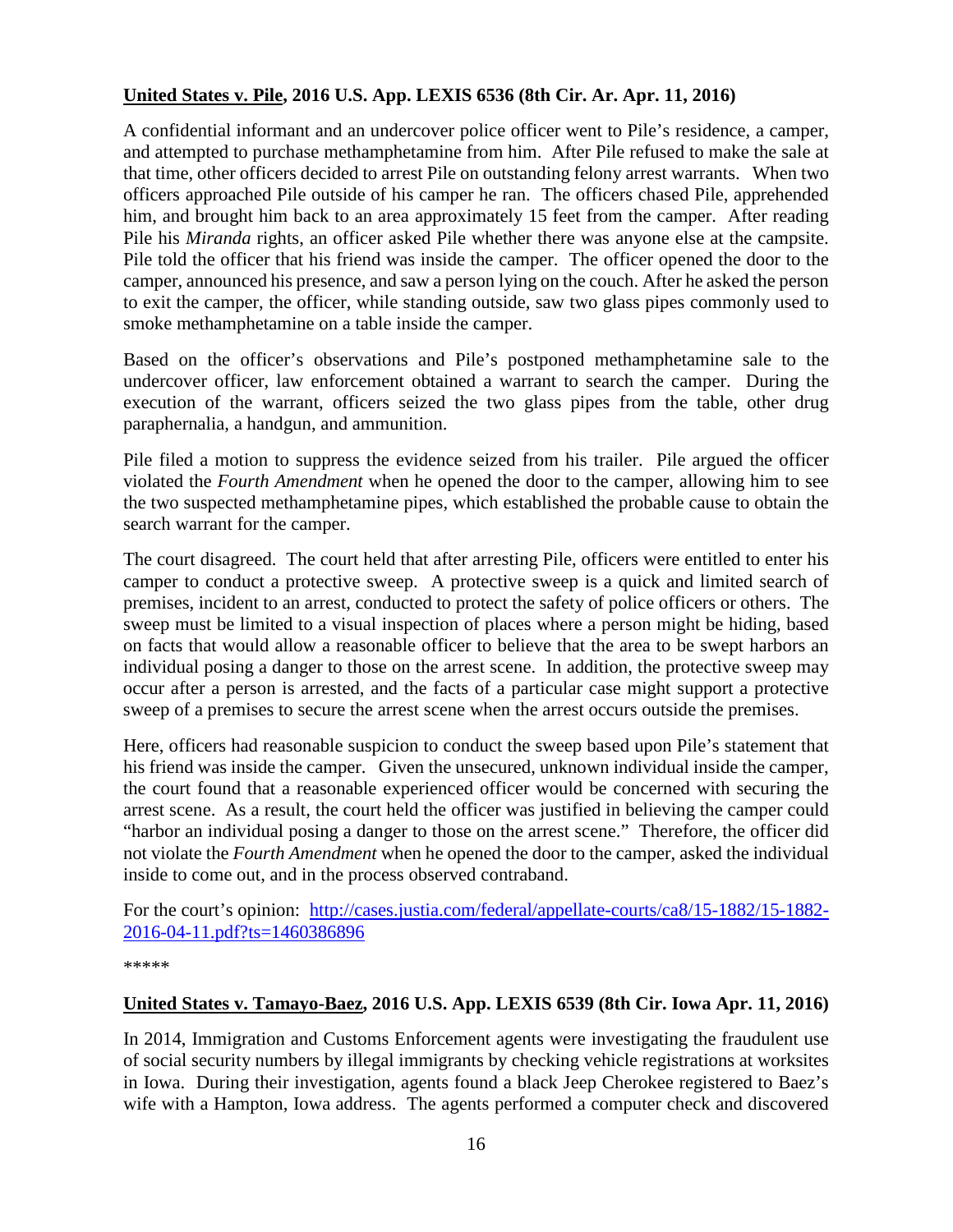that Baez's name was associated with that address. The agents then conducted a criminal history check on Baez and discovered that he was convicted of domestic abuse assault in 2009. However, the agents also discovered that Baez had been ordered removed by an Immigration Judge on March 9, 2004, and that Baez had been removed to Mexico one week later. Finally, a social media inquiry revealed a photograph of Baez in front of a black Jeep Cherokee. Based on these facts, the agents believed Baez had unlawfully reentered the United States, and went to the house in Hampton where they believe he was living.

While parked outside the house an agent saw a man matching Baez's description come out, get into a black Jeep Cherokee, and drive away. The agent followed the Jeep for a short distance and then conducted a traffic stop. After a brief conversation, the agent arrested Baez for violating immigration law, and the government indicted him for illegal reentry by a removed alien.

Baez filed a motion to suppress, arguing that the agent lacked reasonable suspicion to perform the traffic stop because the agent only had a "hunch" as to the identification of the driver prior to the stop.

The court disagreed, holding that the agent had reasonable suspicion to perform the traffic stop. First, agents found a black Jeep Cherokee registered to Baez's wife at a Hampton address and associated Baez's name with that address. Second, the agents discovered that Baez had been convicted of a crime in the United States in 2009, nearly five years after he had been ordered removed to Mexico. Finally, the agents found a picture of Baez on social media standing in front of a black Jeep Cherokee that matched the description of the Jeep registered to his wife. Therefore, the court concluded when the agent identified a man matching Baez's description get into a black Jeep Cherokee at the Hampton, Iowa, address, the agent had reasonable suspicion that the man in the vehicle was Baez, and that Baez was committing a crime by being in the United States illegally.

For the court's opinion: [http://cases.justia.com/federal/appellate-courts/ca8/15-2063/15-2063-](http://cases.justia.com/federal/appellate-courts/ca8/15-2063/15-2063-2016-04-11.pdf?ts=1460386900) [2016-04-11.pdf?ts=1460386900](http://cases.justia.com/federal/appellate-courts/ca8/15-2063/15-2063-2016-04-11.pdf?ts=1460386900)

\*\*\*\*\*

#### <span id="page-16-0"></span>**United States v. Smith, 2016 U.S. App. LEXIS 6749 (8th Cir. S.D. Apr. 14, 2016)**

A resident of a half-way house called the police and requested a well-being check on Alexis Wallace, another resident of the half-way house. The caller reported she was concerned Wallace was being held against her will by her ex-boyfriend, Smith. The caller stated Wallace had gone to Smith's house to retrieve some of her personal belongings and that she had not returned to the half-way house as expected, nor had Wallace returned any of her phone calls or text messages. The caller also said she had heard Smith yelling at Wallace over the phone earlier that day. Finally, the caller told police that a no-contact order existed between Smith and Wallace and that Smith was a known drug user with a bad temper.

Officers went to Smith's house. Smith told the officers that Wallace was not there, he was alone in the house, and he had not had any recent contact with Wallace. Smith then refused to give the officers consent to search the house for Wallace. The officers returned to their patrol car where they confirmed through dispatch that Wallace was not currently at the local jail, hospital, detox facility, or similar location. During this time, the officers also learned that Smith had several outstanding warrants for his arrest.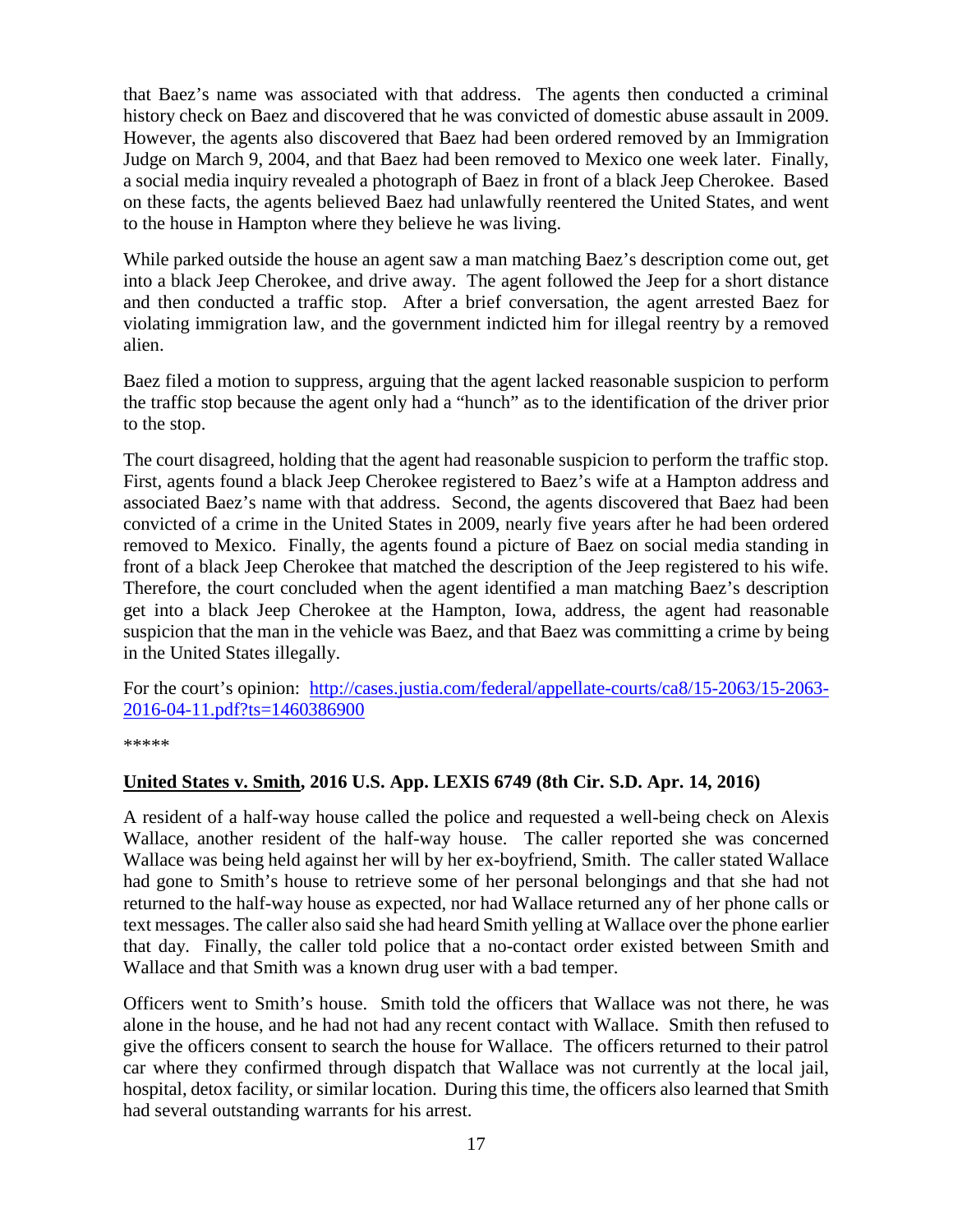Several minutes later, the officers saw Smith exit his house to take out the trash. The officers arrested Smith and placed him in their patrol car. As the officers prepared to enter Smith's house to search for Wallace, they saw someone look out the back window of Smith's house. The officers entered Smith's house and called out to Wallace, who indicated that she was in the bedroom. The officers went to the bedroom and located Wallace who told the officers that Smith had prevented her from leaving the house. While in the bedroom, the officers saw an AK-47 rifle partially covered by a bed sheet and seized it.

The government charged Smith with being a felon in possession of a firearm.

Smith filed a motion to suppress the evidence found in his home, arguing the officers' warrantless entry violated the *Fourth Amendment*.

An exception to the *Fourth Amendment's* warrant requirement applies when police officers are acting in a community caretaking function. The community caretaking functions are activities conducted by law enforcement officers that are "totally divorced from the detection, investigation, or acquisition of evidence" relating to the violation of a crime. A police officer may enter a residence without a warrant, as a community caretaker, where the officer has a reasonable belief that an emergency exists that requires his attention. In addition, the "reasonable belief" standard "is a less exacting standard than probable cause." Finally, a search or seizure under the community caretaking function is reasonable if the governmental interest in law enforcement's exercise of that function, based on specific and articulable facts, outweighs the individual's interest in freedom from government intrusion.

Here, the court held that the officers had a reasonable belief that Wallace was in danger such that their entry into Smith's residence was a justifiable exercise of their community caretaking function. First, Wallace left the half-way house and had not returned by 5:00 p.m., the time she indicated she would return. Second, Smith denied having any recent contact with Wallace, even though officers had information that Smith had argued with Wallace on the phone earlier that day. Third, Wallace had not responded to any phone calls or text message since she left the half-way house three-hours earlier. Finally, the officers saw a person's face at the back window of Smith's house after Smith told officers Wallace was not there.

Next, the court held that the government's interest in the officers' entry into Smith's residence outweighed Smith's right to be free from government intrusion. As far as the officers knew, Wallace could have been incapacitated in any number of ways that would prevent her from emerging from the home after the officers arrested Smith. Wallace's lack of response to any phone calls or text messages since leaving the half-way house suggested that she was not able to respond.

Finally, after the officers entered Smith's residence they went straight to the bedroom where Wallace had indicated she was located. While lawfully in the bedroom, the court concluded the officers made a plain view seizure of the AK-47.

For the court's opinion: [http://cases.justia.com/federal/appellate-courts/ca8/15-1742/15-1742-](http://cases.justia.com/federal/appellate-courts/ca8/15-1742/15-1742-2016-04-14.pdf?ts=1460647855) [2016-04-14.pdf?ts=1460647855](http://cases.justia.com/federal/appellate-courts/ca8/15-1742/15-1742-2016-04-14.pdf?ts=1460647855)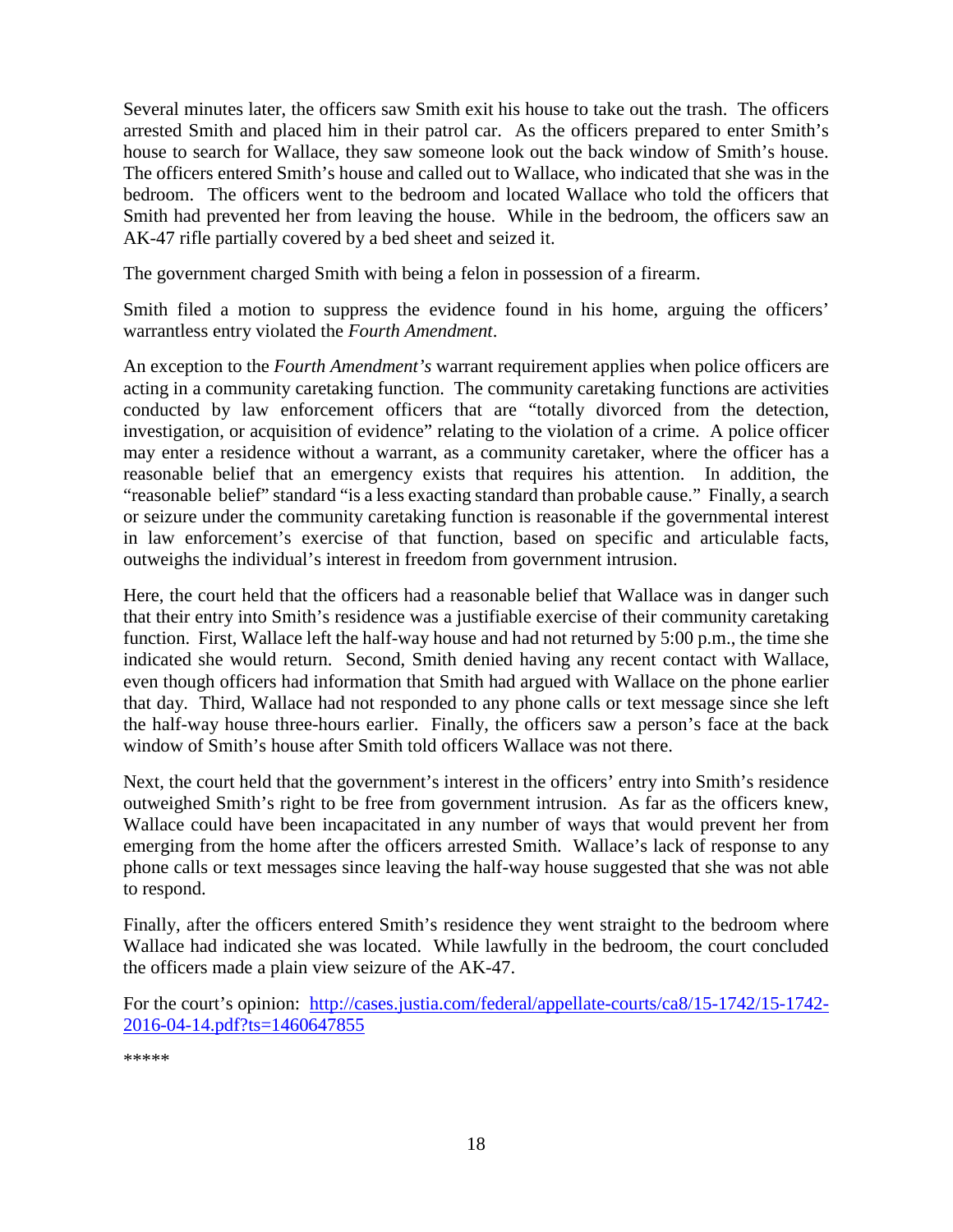#### <span id="page-18-0"></span>**United States v. Makeeff, 2016 U.S. App. LEXIS 7756 (8th Cir. Iowa Apr. 29, 2016)**

Makeeff was on federal supervised release following a period of incarceration for possession of child pornography. While on supervised release, Makeeff, among other things, was prohibited from viewing or possessing any form of pornography, and from possessing a computer without the prior approval of his probation officer. After receiving a tip that Makeeff had bragged about using a computer and possessing child pornography while under supervision, two probation officers conducted an unannounced home visit at Makeeff's residence.

During the visit, the officers seized a USB drive sitting on a table in plain view in a spare bedroom of the residence. After the officers left the residence, Makeeff called them and admitted to using a computer, using the internet, and viewing adult pornography. Although he denied ownership of the USB drive, Makeeff told the officers it had been infected with a virus that had put child pornography on the device.

Later that day, the officers viewed the contents of the USB drive and confirmed that it contained child pornography. A subsequent search of the USB drive pursuant to a warrant revealed thousands of images and several videos depicting child pornography. The forensic analysis concluded that the child pornography was not placed on the USB device by a virus, as Makeeff had claimed.

The government charged Makeeff with possession of child pornography.

Makeeff filed a motion to suppress the contents of the USB drive, arguing the seizure and warrantless search of the device violated the *Fourth Amendment*.

The court disagreed. Because Makeeff was a probationer on supervised release, the officers only needed to establish reasonable suspicion to search Makeeff's residence. Here, the court concluded the probation officers established reasonable suspicion to seize the USB drive located in Makeeff's house. First, the officers received a tip that Makeeff was viewing child pornography. Second, Makeeff's prior conviction was for possession of child pornography, and while on probation he had had a prior violation for viewing pornography. Finally, a USB drive is a common computer accessory used to store data and is readily usable as a means to conceal prohibited images from discovery. These facts collectively established reasonable suspicion that Makeeff was viewing pornography, a violation of his supervised release.

The court further held the officers had reasonable suspicion the USB drive contained child pornography. In addition to the previously stated facts, the court added, most importantly, that after seizing the USB drive, Makeeff called them and admitted the device contained child pornography, an additional violation of the terms of his supervised release.

For the court's opinion: [http://cases.justia.com/federal/appellate-courts/ca8/15-2320/15-2320-](http://cases.justia.com/federal/appellate-courts/ca8/15-2320/15-2320-2016-04-29.pdf?ts=1461942067) [2016-04-29.pdf?ts=1461942067](http://cases.justia.com/federal/appellate-courts/ca8/15-2320/15-2320-2016-04-29.pdf?ts=1461942067)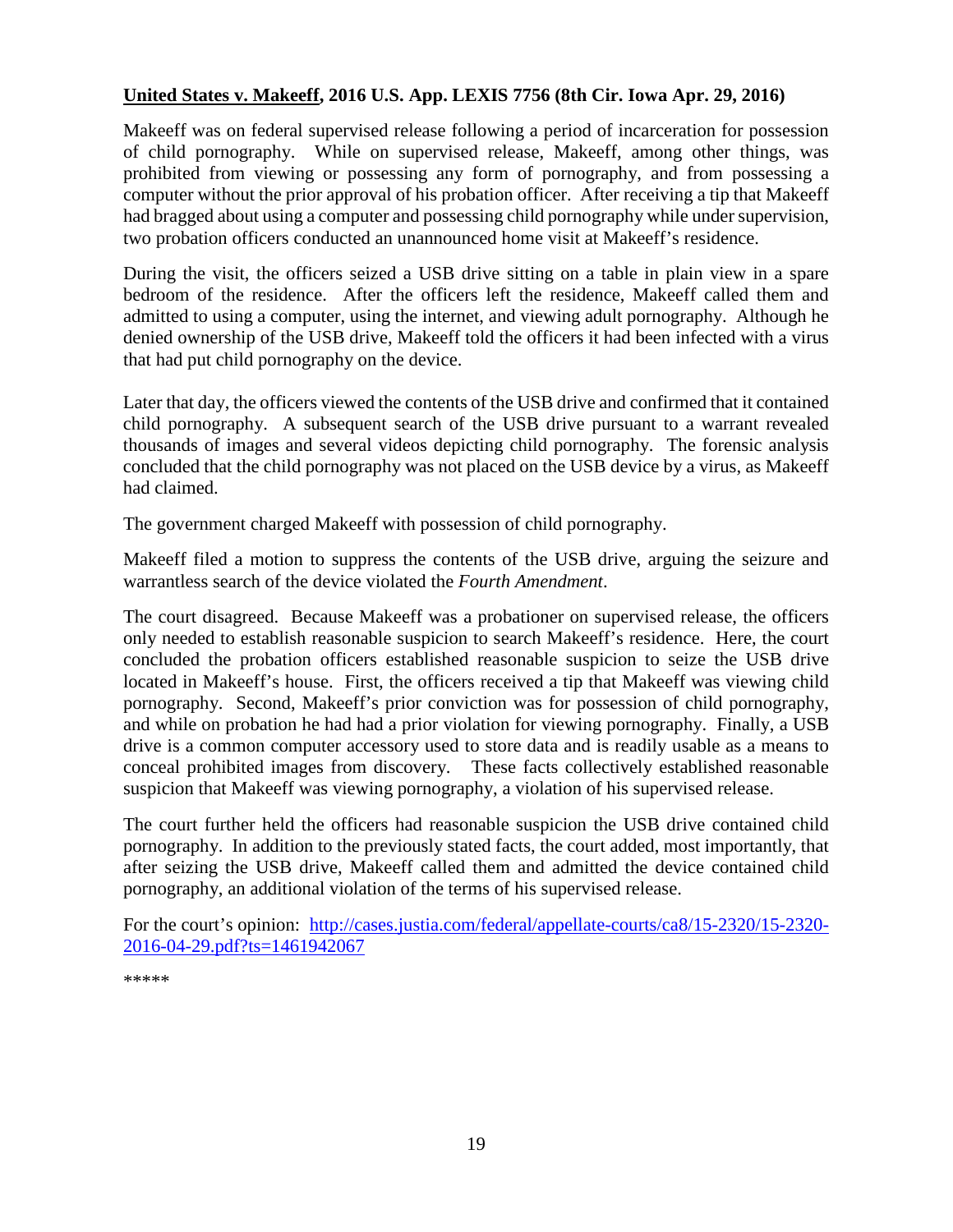# <span id="page-19-0"></span>**Tenth Circuit**

#### <span id="page-19-1"></span>**Perea v. Baca, 2016 U.S. App. LEXIS 6127 (10th Cir. N.M. Apr. 4, 2016)**

Merlinda Perea called 911 and reported that her son, Perea, was on drugs and she was concerned for his safety. Officers Baca and Jaramillo were then dispatched to Perea's residence to perform a welfare check. Upon arrival, Merlinda Perea told the officers that her son had just ridden away on his bicycle. The officers left and began to search for Perea, believing he might pose a danger to himself. When Perea saw the officers approaching, he pedaled away from them, disregarding a stop sign. After a brief chase, Officer Jaramillo pushed Perea off his bicycle. Jaramillo then reached for Perea's hands in an attempt to detain him. The officers did not tell Perea why they were following him, or why he was being seized and they never asked Perea to stop. Perea struggled and thrashed while holding a crucifix. After Perea began to struggle, Office Baca told Jaramillo to use his taser against Perea. Jaramillo shot Perea in the chest with his taser on "probe" mode. When the initial shot proved ineffective, Jaramillo put the taser in "stun" mode. Jaramillo tased Perea nine additional times, for a total of ten taserings in less than two minutes. Before Jaramillo stopped tasing Perea, the officers had effectively subdued him by getting on top of him. At some point after tasing Perea, the officers noticed he had stopped breathing. Perea was transported to the hospital where he later died.

Melinda Perea sued the officers claiming they used excessive force in violation of the *Fourth Amendment* by continuing to deploy the taser against Perea after he had been subdued.

The court applied the factors outlined in *[Graham v. Connor](http://caselaw.findlaw.com/us-supreme-court/490/386.html)* to the actions of the officers to determine if their use of force against Perea was objectively reasonable under the *Fourth Amendment*.

The first *Graham* factor the court considered, the severity of Perea's crime, weighed heavily against the use of anything more than minimal force. The officers were performing a welfare check, not looking for Perea because they suspected him of criminal activity. Even if the officers saw Perea violate a traffic law by pedaling his bicycle through a stop sign, the court concluded the officers' repeated tasing of Perea was not proportional to this minor infraction.

The court held the second *Graham* factor, whether Perea posed an immediate threat to the safety of the officers or others, weighed against the officers. The officers did not argue that Perea posed a danger to anyone other than himself before they attempted to seize him. After that point, any threat posed came from Perea's resisting arrest after the officers pushed him off his bicycle without warning or explanation.

Finally, the court held the third factor, whether Perea resisted arrest, weighed in favor of the use of some force during the time Perea was resisting the officers. However, even if Perea initially posed a threat to the officers that justified tasing him, the justification ended when Perea was under the officers' control. As a result, because the officers' repeated use of the taser after Perea was subdued was unreasonable, the court found the third *Graham* factor weighed against the officers.

After concluding that the officers' use of force against Perea was objectively unreasonable, the court held that at the time of the incident it was clearly established that the use of disproportionate force to arrest an individual who is not suspected of committing a serious crime, and who poses no threat to others, constitutes excessive force. Consequently, the court held the officers were not entitled to qualified immunity.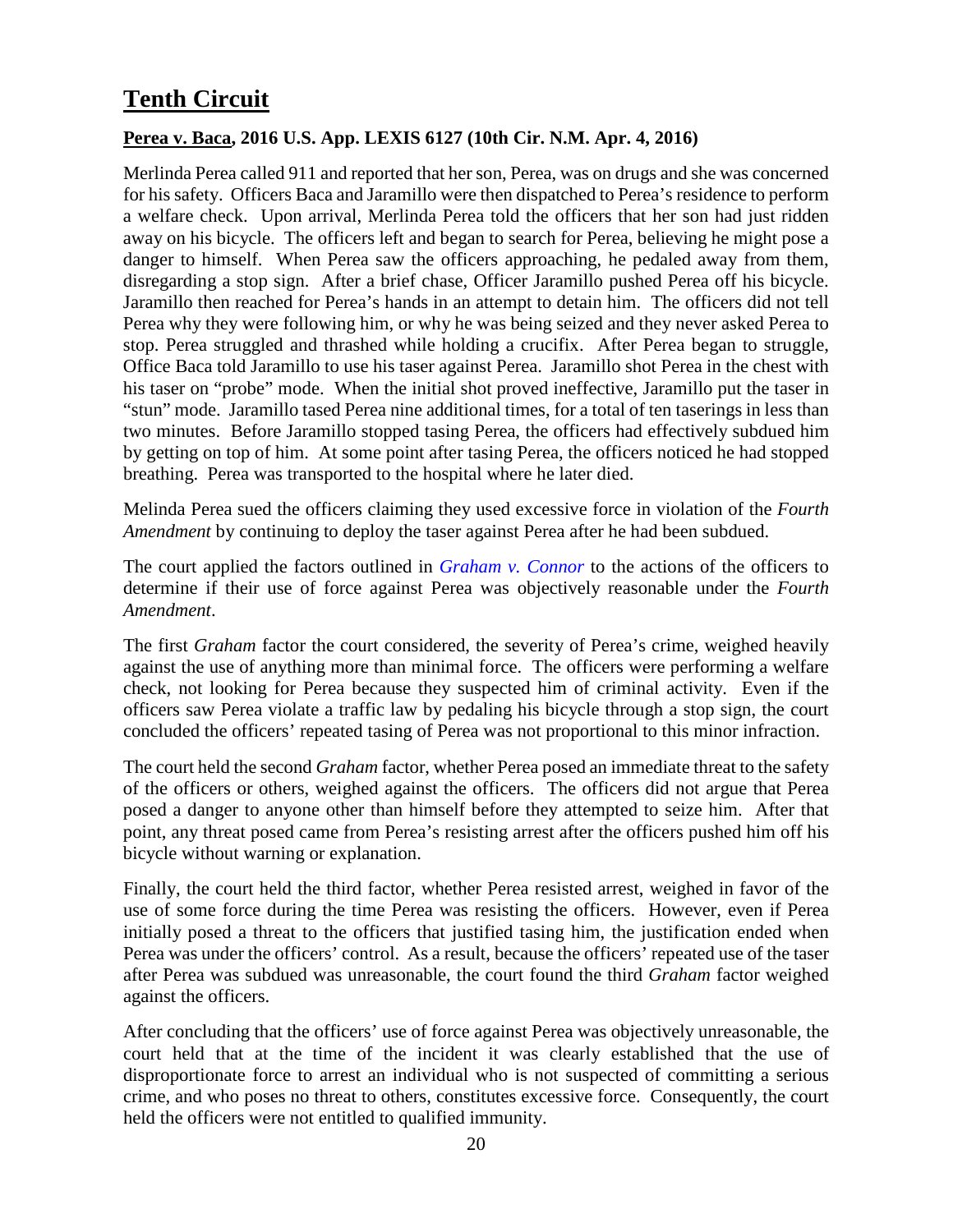For the court's opinion: [http://cases.justia.com/federal/appellate-courts/ca10/14-2214/14-](http://cases.justia.com/federal/appellate-courts/ca10/14-2214/14-2214-2016-04-04.pdf?ts=1459789337) [2214-2016-04-04.pdf?ts=1459789337](http://cases.justia.com/federal/appellate-courts/ca10/14-2214/14-2214-2016-04-04.pdf?ts=1459789337)

\*\*\*\*\*

# <span id="page-20-0"></span>**Eleventh Circuit**

#### <span id="page-20-1"></span>**United States v. Smith, 2016 U.S. App. LEXIS 7762 (11th Cir. Ala. Apr. 29, 2016)**

Smith was a Lieutenant employed at a state prison in Alabama. After an inmate, Mack, assaulted a corrections officer, Smith and other corrections officers beat Mack who eventually died from his injuries.

A federal grand jury indicted Smith on charges related to the beating and death of Mack.

Prior to trial, Smith filed a motion to suppress statements he made after Mack's death. First, Smith argued the statements he made in his duty report and incident report concerning Mack's death were compelled by the state in violation of *Garrity*. Second, Smith argued the statements he gave state investigators were compelled, and then improperly shared with federal investigators in violation of *Garrity*.

In *[Garrity v. New Jersey](http://caselaw.findlaw.com/us-supreme-court/385/493.html)*, the Supreme Court held that *Fifth Amendment* protections apply to public employees who, under the threat of job loss, are required to make incriminating statements. The Court ruled that such compelled statements by public employees cannot be used in any criminal proceeding or prosecution.

The court held that Smith's statements in the duty and incident reports were not compelled within the meaning of *Garrity*. The court noted the administrative regulations of the Alabama Department of Corrections (ADOC) require employees to complete a report of all unusual incidents that occur during a shift, and to cooperate with investigations by providing information to include verbal and / or written statements. Further, the failure to comply with ADOC regulations can lead to progressive disciplinary sanctions. However, the court concluded that where there is no direct threat, the mere possibility of future discipline in not enough to trigger the *Garrity* protections.

Second, the Eleventh Circuit has held that before a police officer's testimony will be considered "coerced" under *Garrity*, the officer must show that he subjectively believed that he would lose his job if he refused to answer questions and that his belief was objectively reasonable. Here, the court held that Smith failed to present any evidence that he subjectively believed that he would be terminated if he refused to submit the reports. Instead, Smith's motive to make the written statements more than likely was to deflect suspicion and avoid criminal prosecution rather than to retain his employment.

The court then held that Smith's statements to an investigator with the Alabama Bureau of Investigation (ABI) were not compelled under *Garrity*. The court found there was no evidence that the investigator told Smith that he could or would be terminated if he failed to answer questions. Instead, the investigator told Smith that he was conducting a criminal investigation into Mack's death and advised Smith of his *Miranda* rights. Smith then waived his *Miranda* rights and answered the investigator's questions. Even though Smith's supervisor ordered him to meet with the investigator, the court found there was no evidence that Smith was told he had to answer the investigator's questions. The court also held that Smith did not present any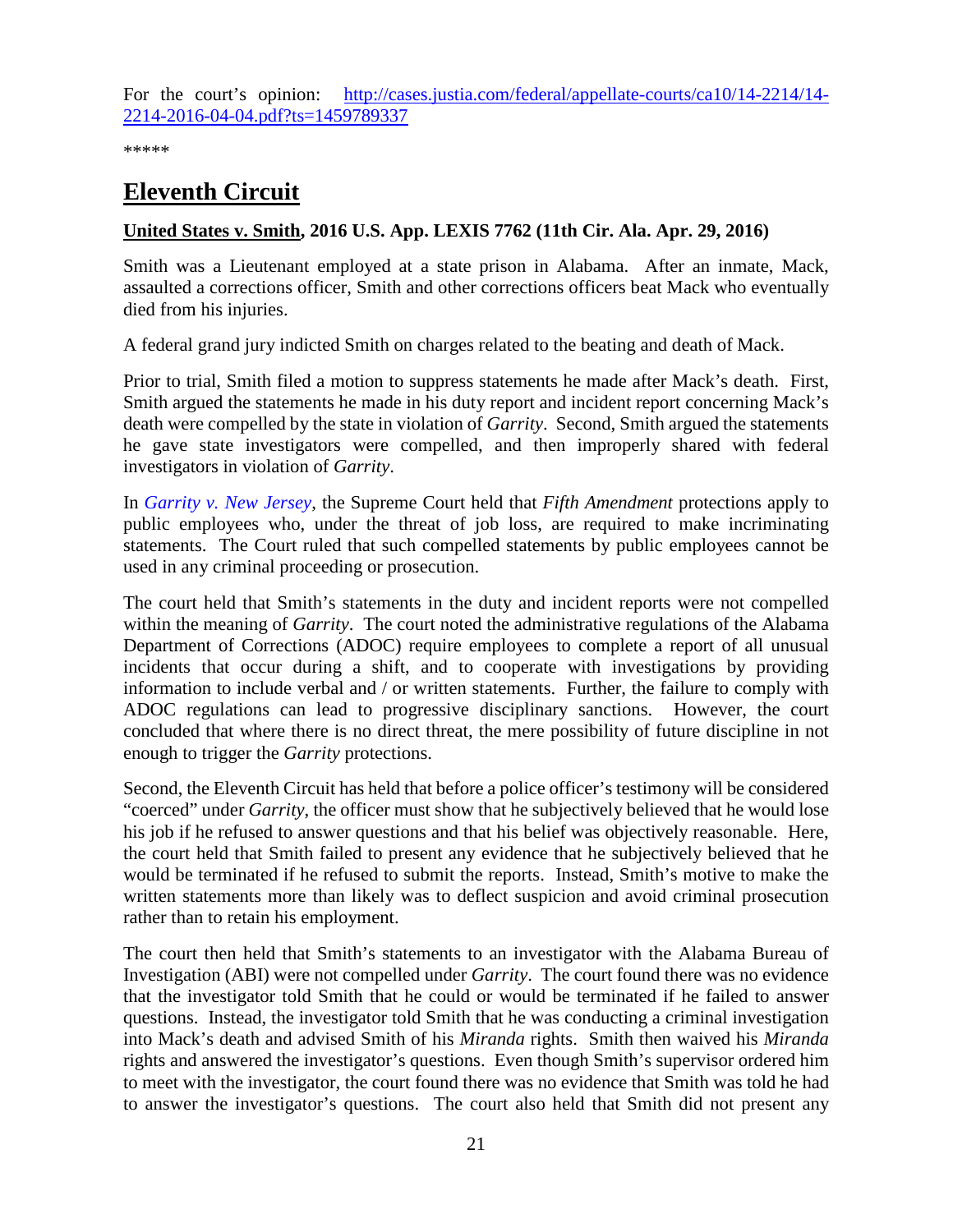evidence that he subjectively believed that failing to answer the investigator's questions would lead to termination.

Finally, the court held that Smith's statements made to ADOC officials and investigators at his pre-termination conference were admissible in his federal trial. Without deciding the issue, the court assumed these statements were compelled by the state under *Garrity*. However, the court found that Smith waived his *Garrity* protections as to those statements when he signed a consent form during his interview with federal investigators. First, Smith voluntarily met with federal investigators. Second, the federal investigators told Smith they did not review his previous statements to the state officials because they likely had been compelled. Third, the federal investigators then advised Smith of his *Garrity* rights, which Smith waived. Finally, the *Garrity*  waiver included a sentence which stated that Smith, understanding his rights, nevertheless wanted the federal government to have all pertinent information for its investigation.

As a result, the court concluded that by signing the consent form, Smith voluntarily, knowingly, and intelligently agreed to make all of his prior statements available to federal investigators and prosecutors, even with the understanding that those statements could be used against him if he chose not to testify at trial.

For the court's opinion: [http://cases.justia.com/federal/appellate-courts/ca11/13-15476/13-](http://cases.justia.com/federal/appellate-courts/ca11/13-15476/13-15476-2016-04-29.pdf?ts=1461945678) [15476-2016-04-29.pdf?ts=1461945678](http://cases.justia.com/federal/appellate-courts/ca11/13-15476/13-15476-2016-04-29.pdf?ts=1461945678)

\*\*\*\*\*

# <span id="page-21-0"></span>**District of Columbia Circuit**

#### <span id="page-21-1"></span>**United States v. Scurry, 2016 U.S. App. LEXIS 6401 (D.C. Cir. Apr. 8, 2016)**

The government suspected Scurry, Hudson, and Johnson were members of a narcotics trafficking organization. During the investigation, the government obtained court orders to conduct wiretaps on cell phones associated with the three men. After being charged with a variety of drug-trafficking offenses, the defendants filed motions to suppress the government's wiretap evidence.

Title III of the Omnibus Crime Control and Safe Street Act of 1968 (Title III) codified at *18 U.S.C. § 2510 et seq.* outlines requirements the government must satisfy to obtain a wiretap order from the court. At issue in this case, was the requirement in *18 U.S.C. § 2518(4)(d)* that the government must specify the identity of the high-level Justice Department official who approved the wiretap application. In the government's wiretap application, where the official's name should have appeared, there were only asterisks. The order authorizing the wiretap on Hudson's phone read, "the application was authorized by \*\*\*\*\*\* Deputy Assistant Attorney General of the Criminal Division, United States Department of Justice. . ." The order authorizing the wiretap of Johnson's phone was similarly lacking the name of the Justice Department official.

The court held that a wiretap order is "insufficient on its face" where it fails to identify the Justice Department official who approved the underlying application, as required by Title III *Section 2518 (4)(d).* As a result, the court suppressed evidence from wiretaps on the phones belonging to Hudson and Johnson.